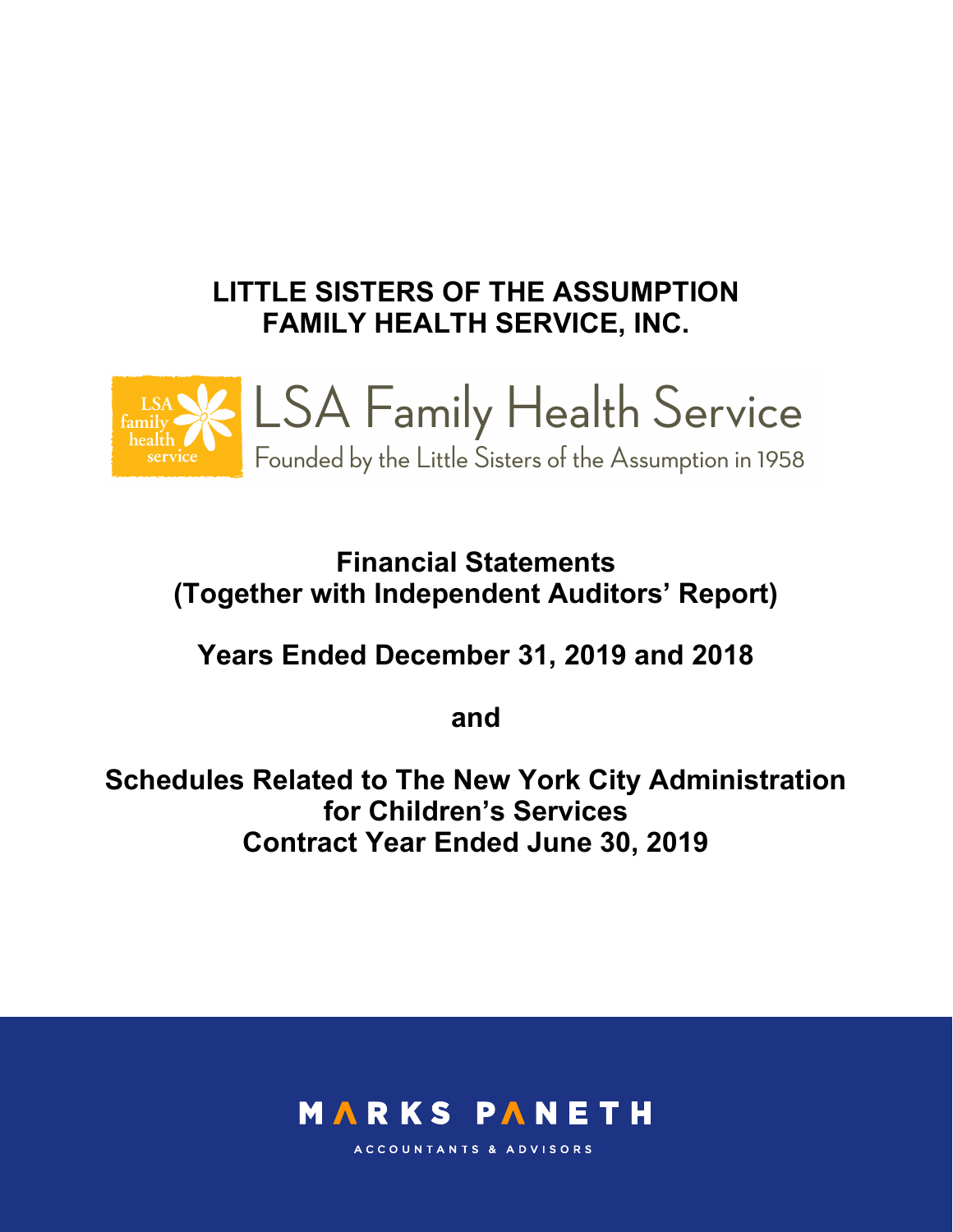## FINANCIAL STATEMENTS (Together with Independent Auditors' Report)

## YEARS ENDED DECEMBER 31, 2019 AND 2018 AND SCHEDULES RELATED TO THE NEW YORK CITY ADMINISTRATION FOR CHILDREN'S SERVICES CONTRACT YEAR ENDED JUNE 30, 2019

## **CONTENTS**

#### Page

| <b>Financial Statements:</b>                                                                                  |  |
|---------------------------------------------------------------------------------------------------------------|--|
|                                                                                                               |  |
|                                                                                                               |  |
|                                                                                                               |  |
|                                                                                                               |  |
|                                                                                                               |  |
| <b>Supplementary Information:</b>                                                                             |  |
| Administration for Children's Services - General Preventive Program (Contract year ended June 30,<br>$2019$ : |  |
|                                                                                                               |  |
|                                                                                                               |  |
|                                                                                                               |  |
|                                                                                                               |  |
|                                                                                                               |  |
|                                                                                                               |  |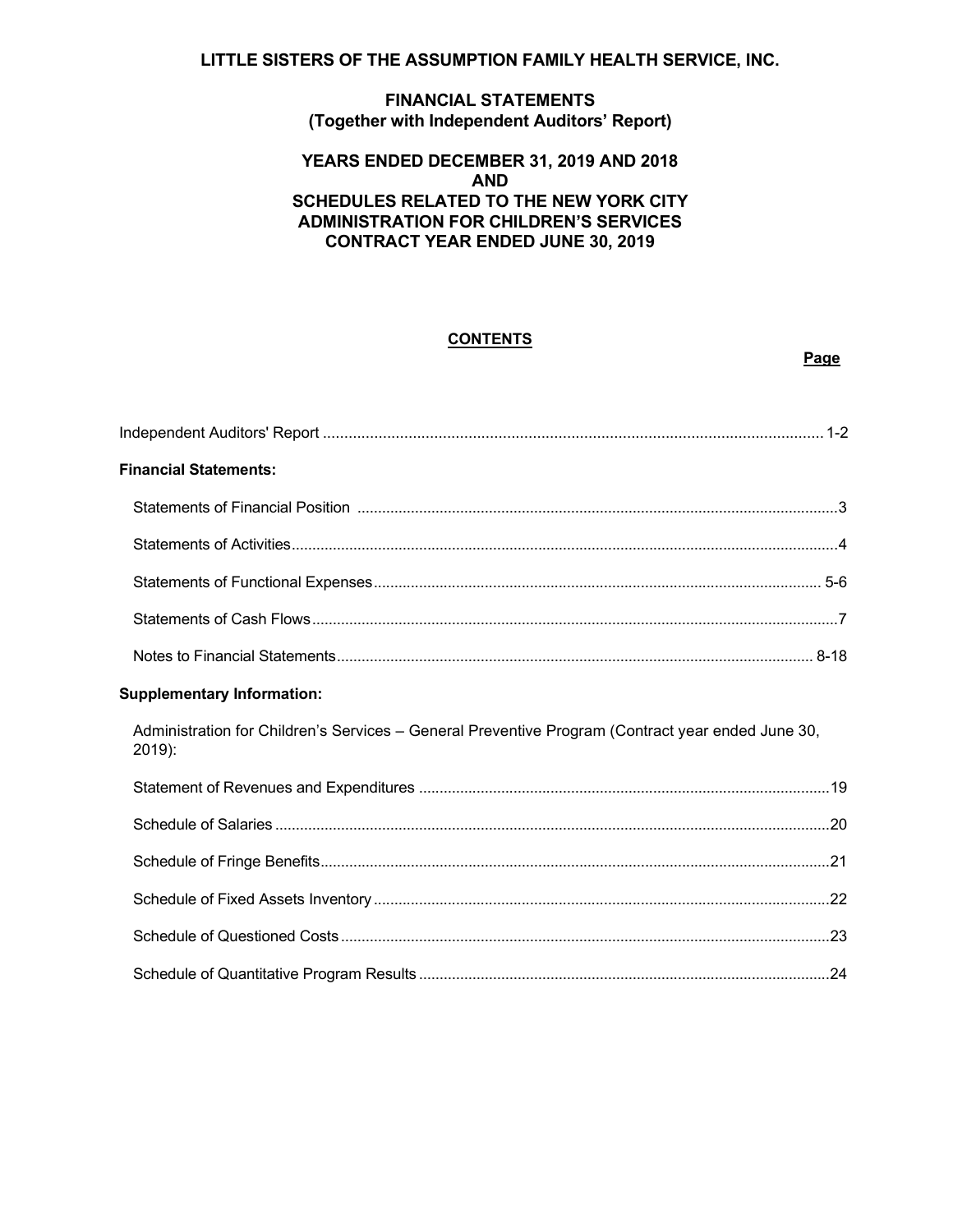Marks Paneth LLP 685 Third Avenue New York, NY 10017 P 212.503.8800 F 212.370.3759 markspaneth.com

## INDEPENDENT AUDITORS' REPORT

The Board of Directors Little Sisters of the Assumption Family Health Service, Inc.

We have audited the accompanying financial statements of Little Sisters of the Assumption Family Health Service, Inc. (the "Agency") which comprise the statements of financial position as of December 31, 2019 and 2018, and the related statements of activities, functional expenses and cash flows for the years then ended, and the related notes to the financial statements.

#### Management's Responsibility for the Financial Statements

Management is responsible for the preparation and fair presentation of these financial statements in accordance with accounting principles generally accepted in the United States of America; this includes the design, implementation, and maintenance of internal control relevant to the preparation and fair presentation of financial statements that are free from material misstatement, whether due to fraud or error.

#### Auditors' Responsibility

Our responsibility is to express an opinion on these financial statements based on our audits. We conducted our audits in accordance with auditing standards generally accepted in the United States of America. Those standards require that we plan and perform the audit to obtain reasonable assurance about whether the financial statements are free from material misstatement.

An audit involves performing procedures to obtain audit evidence about the amounts and disclosures in the financial statements. The procedures selected depend on the auditor's judgment, including the assessment of the risks of material misstatement of the financial statements, whether due to fraud or error. In making those risk assessments, the auditor considers internal control relevant to the entity's preparation and fair presentation of the financial statements in order to design audit procedures that are appropriate in the circumstances, but not for the purpose of expressing an opinion on the effectiveness of the entity's internal control. Accordingly, we express no such opinion. An audit also includes evaluating the appropriateness of accounting policies used and the reasonableness of significant accounting estimates made by management, as well as evaluating the overall presentation of the financial statements.

We believe that the audit evidence we have obtained is sufficient and appropriate to provide a basis for our audit opinion.

#### **Opinion**

In our opinion, the financial statements referred to above, present fairly, in all material respects, the financial position of Little Sisters of the Assumption Family Health Service, Inc. as of December 31, 2019 and 2018, and the changes in its net assets and its cash flows for the years then ended, in accordance with accounting principles generally accepted in the United States of America.

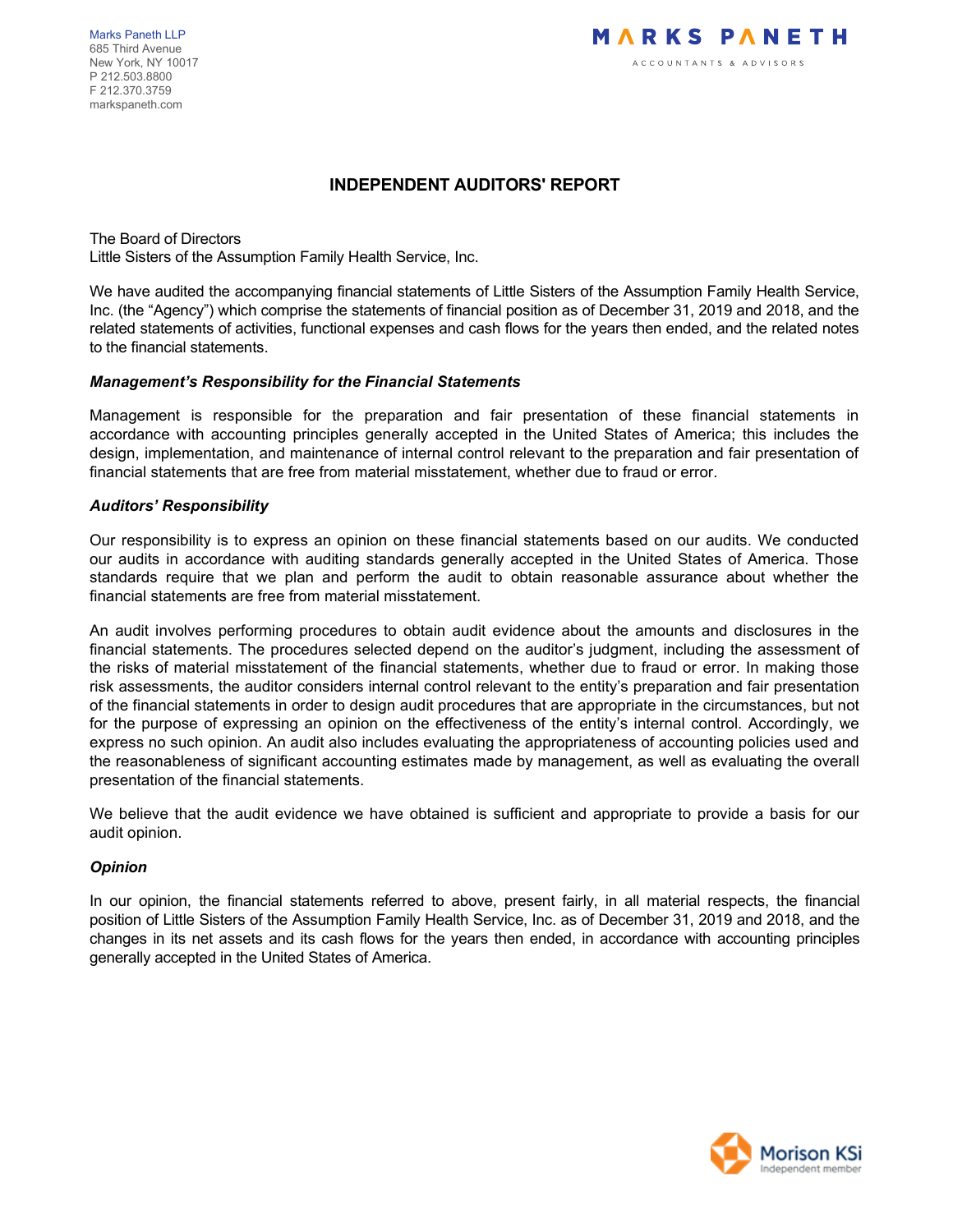#### Other Matters

The supplemental schedules for the contract year ended June 30, 2019 (shown on pages 19-24), are presented for purposes of additional analysis as required by The New York City Administration for Children's Services and are not a required part of the financial statements. Such information is the responsibility of management and was derived from and relates directly to the underlying accounting and other records. We have applied certain limited procedures to this supplementary information, which consisted of inquiries of management about the methods of preparing the information and comparing the information for consistency with management's responses to our inquiries, the underlying accounting and other records and other knowledge we obtained during our audit of the basic financial statements. We do not express an opinion or provide any assurance on the information because the limited procedures do not provide us with sufficient evidence to express an opinion or provide any assurance.

Marks Panell LLP

New York, NY June 12, 2020



ACCOUNTANTS & ADVISORS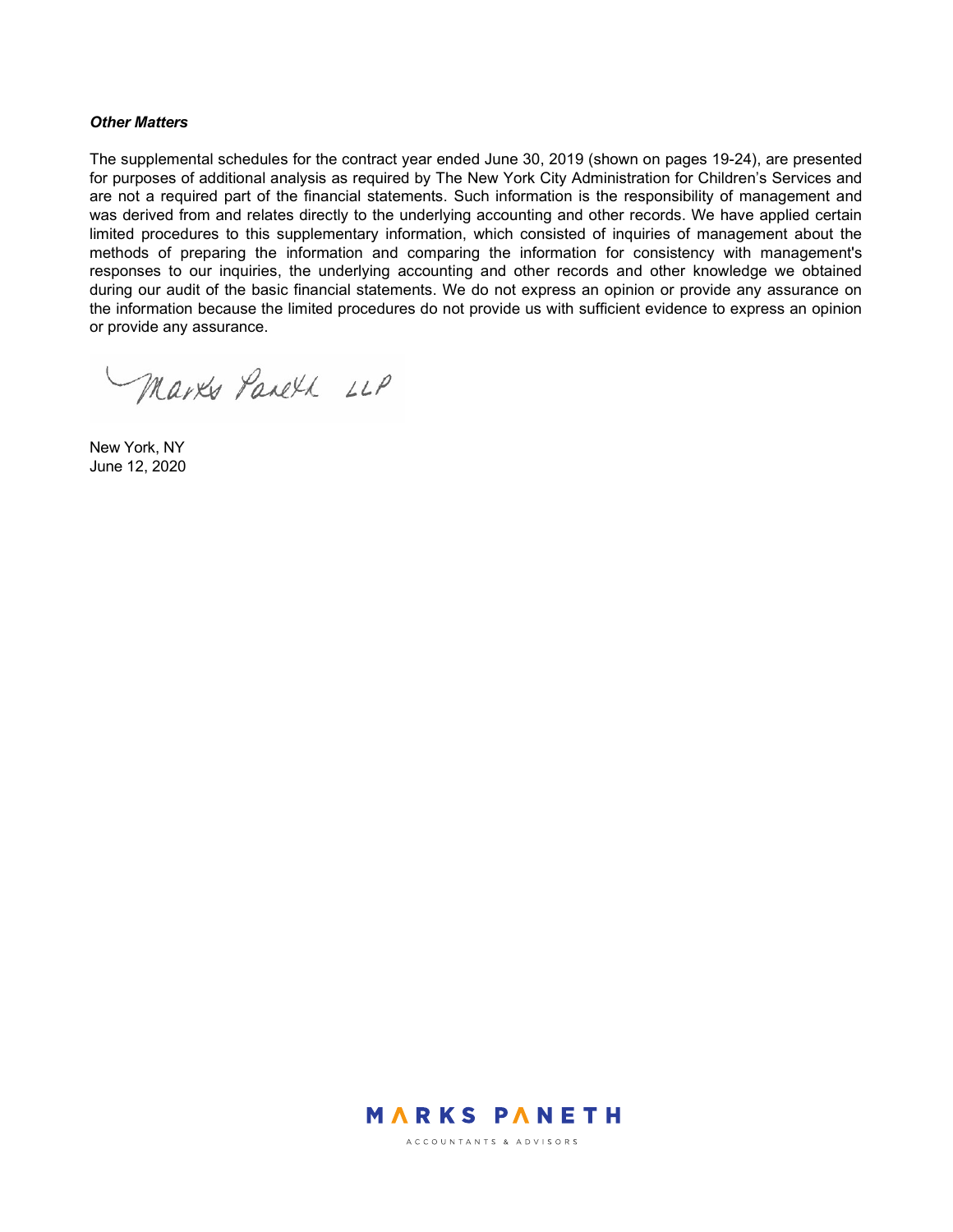## **LITTLE SISTERS OF THE ASSUMPTION FAMILY HEALTH SERVICE, INC. STATEMENTS OF FINANCIAL POSITION AS OF DECEMBER 31, 2019 AND 2018**

|                                                              | 2019            |               | 2018      |
|--------------------------------------------------------------|-----------------|---------------|-----------|
| <b>ASSETS</b>                                                |                 |               |           |
| Cash and cash equivalents (Notes 2B, 3 and 12A)              | \$<br>2,089,737 | \$            | 838,077   |
| Pledges receivable, net (Notes 2G, 3, 4 and 12B)             | 859,635         |               | 2,442,549 |
| Grants receivable (Notes 2E and 3)                           | 284,357         |               | 223,878   |
| Receivables from third party payors, net (Notes 2F, 3 and 7) | 66,359          |               | 63,021    |
| Investments, at fair value (Notes 2B, 2C, and 5)             | 522,848         |               | 459,473   |
| Prepaid expenses and other current assets                    | 58,953          |               | 59,178    |
| Property and equipment, net (Notes 2M and 6)                 | 3,803,807       |               | 3,962,535 |
| <b>TOTAL ASSETS</b>                                          | \$<br>7,685,696 | $\frac{1}{2}$ | 8,048,711 |
| <b>LIABILITIES</b>                                           |                 |               |           |
| Accounts payable and accrued expenses                        | \$<br>313,582   | \$            | 284,849   |
| Government advances (Note 2E)                                | 287,006         |               | 253,102   |
| <b>TOTAL LIABILITIES</b>                                     | 600,588         |               | 537,951   |
| <b>COMMITMENTS AND CONTINGENCIES (Note 8)</b>                |                 |               |           |
| <b>NET ASSETS</b> (Notes 2D and 10)                          |                 |               |           |
| Without donor restrictions:                                  |                 |               |           |
| Undesignated                                                 | 186,676         |               | 542,040   |
| Board designated                                             | 1,000,000       |               | 1,000,000 |
| Investment in property and equipment                         | 3,803,807       |               | 3,962,535 |
| Total without donor restrictions                             | 4.990.483       |               | 5,504,575 |
| With donor restrictions (Note 10)                            | 2,094,625       |               | 2,006,185 |
| <b>TOTAL NET ASSETS</b>                                      | 7,085,108       |               | 7,510,760 |
| <b>TOTAL LIABILITIES AND NET ASSETS</b>                      | \$<br>7,685,696 | \$            | 8,048,711 |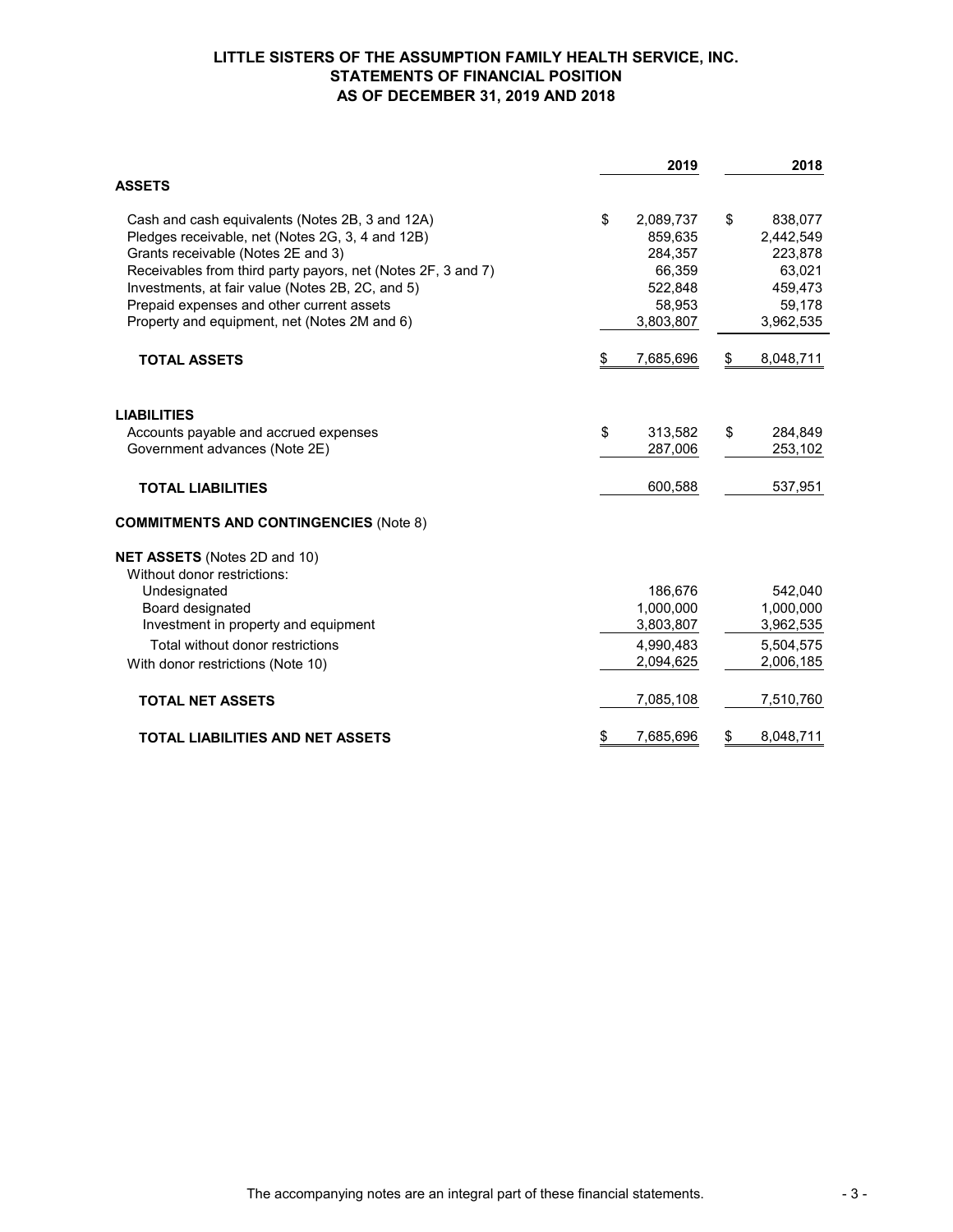#### **LITTLE SISTERS OF THE ASSUMPTION FAMILY HEALTH SERVICE, INC. STATEMENTS OF ACTIVITIES FOR THE YEARS ENDED DECEMBER 31, 2019 AND 2018**

|                                                          |                                             |     | For the Year Ended December 31, 2019     |                      | For the Year Ended December 31, 2018        |    |                                          |    |                      |
|----------------------------------------------------------|---------------------------------------------|-----|------------------------------------------|----------------------|---------------------------------------------|----|------------------------------------------|----|----------------------|
|                                                          | <b>Without Donor</b><br><b>Restrictions</b> |     | <b>With Donor</b><br><b>Restrictions</b> | <b>Total</b><br>2019 | <b>Without Donor</b><br><b>Restrictions</b> |    | <b>With Donor</b><br><b>Restrictions</b> |    | <b>Total</b><br>2018 |
| <b>SUPPORT AND REVENUE:</b>                              |                                             |     |                                          |                      |                                             |    |                                          |    |                      |
| <b>Public Support:</b>                                   |                                             |     |                                          |                      |                                             |    |                                          |    |                      |
| Special events revenue (Includes auction revenue in 2019 |                                             |     |                                          |                      |                                             |    |                                          |    |                      |
| of \$41,302 and \$69,635 in 2018)                        | \$<br>551,377                               | \$  |                                          | \$<br>551,377        | \$<br>1,006,860                             | \$ |                                          | \$ | 1,006,860            |
| Less: costs of direct benefits to donors (Note 2H)       | (88, 463)                                   |     |                                          | (88, 463)            | (182, 630)                                  |    |                                          |    | (182, 630)           |
| Net revenues from special events                         | 462,914                                     |     |                                          | 462,914              | 824,230                                     |    |                                          |    | 824,230              |
| Net service revenue (Notes 2F and 9)                     | 156,828                                     |     |                                          | 156,828              | 128,597                                     |    |                                          |    | 128,597              |
| Foundation grants                                        | 129,997                                     |     | 998,361                                  | 1,128,358            | 246,939                                     |    | 888,919                                  |    | 1,135,858            |
| Individual donations (Note 12B)                          | 1,328,465                                   |     |                                          | 1,328,465            | 1,305,875                                   |    | 1,022,500                                |    | 2,328,375            |
| Donated goods and services (Note 2J)                     | 202,007                                     |     |                                          | 202,007              | 248,773                                     |    |                                          |    | 248,773              |
| Net assets released from restrictions (Notes 2G and 10)  | 953,085                                     |     | (953,085)                                | $\sim$               | 737,900                                     |    | (737,900)                                |    | $\sim$               |
| <b>Total Public Support</b>                              | 3,233,296                                   |     | 45,276                                   | 3,278,572            | 3,492,314                                   |    | 1,173,519                                |    | 4,665,833            |
| <b>Government Support (Note 2E):</b>                     |                                             |     |                                          |                      |                                             |    |                                          |    |                      |
| Preventive Program                                       | 810,808                                     |     |                                          | 810,808              | 723,511                                     |    |                                          |    | 723,511              |
| Advocacy                                                 | 265,703                                     |     |                                          | 265,703              | 273,298                                     |    |                                          |    | 273,298              |
| Asthma                                                   |                                             |     |                                          |                      | 68,298                                      |    |                                          |    | 68,298               |
| Delivery System Reform Incentive Payment                 | 221,211                                     |     |                                          | 221,211              | 255,739                                     |    |                                          |    | 255,739              |
| Maternity Infant Health                                  | 98,832                                      |     |                                          | 98,832               | 90,324                                      |    |                                          |    | 90,324               |
| <b>Total Government Support</b>                          | 1,396,554                                   |     |                                          | 1,396,554            | 1,411,170                                   |    |                                          |    | 1,411,170            |
| Other Income:                                            |                                             |     |                                          |                      |                                             |    |                                          |    |                      |
| Investment activity (Notes 2C and 5)                     | 70,105                                      |     | 43,164                                   | 113,269              | 6,647                                       |    | 3,379                                    |    | 10,026               |
| Thrift store                                             | 305,091                                     |     |                                          | 305,091              | 383,969                                     |    |                                          |    | 383,969              |
| Other income                                             | 1,668                                       |     | $\sim$                                   | 1,668                | 9,445                                       |    | $\overline{\phantom{a}}$                 |    | 9,445                |
| <b>Total Other Income</b>                                | 376,864                                     |     | 43,164                                   | 420,028              | 400,061                                     |    | 3,379                                    |    | 403,440              |
| <b>TOTAL SUPPORT AND REVENUE</b>                         | 5,006,714                                   |     | 88,440                                   | 5,095,154            | 5,303,545                                   |    | 1,176,898                                |    | 6,480,443            |
| <b>EXPENSES:</b>                                         |                                             |     |                                          |                      |                                             |    |                                          |    |                      |
| Program services                                         | 3,915,215                                   |     |                                          | 3,915,215            | 3,775,389                                   |    |                                          |    | 3,775,389            |
| Management and general                                   | 593,020                                     |     |                                          | 593,020              | 547,382                                     |    |                                          |    | 547,382              |
| Fundraising                                              | 1,012,571                                   |     |                                          | 1,012,571            | 1,010,129                                   |    |                                          |    | 1,010,129            |
| <b>TOTAL EXPENSES</b>                                    | 5,520,806                                   |     |                                          | 5,520,806            | 5,332,900                                   |    | $\sim$                                   |    | 5,332,900            |
| <b>CHANGE IN NET ASSETS</b>                              | (514, 092)                                  |     | 88,440                                   | (425, 652)           | (29, 355)                                   |    | 1,176,898                                |    | 1,147,543            |
| Net assets - beginning of year                           | 5,504,575                                   |     | 2,006,185                                | 7,510,760            | 5,533,930                                   |    | 829,287                                  |    | 6,363,217            |
| <b>NET ASSETS - END OF YEAR</b>                          | \$<br>4,990,483                             | \$. | 2,094,625                                | \$<br>7,085,108      | \$<br>5,504,575                             |    | 2,006,185                                | \$ | 7,510,760            |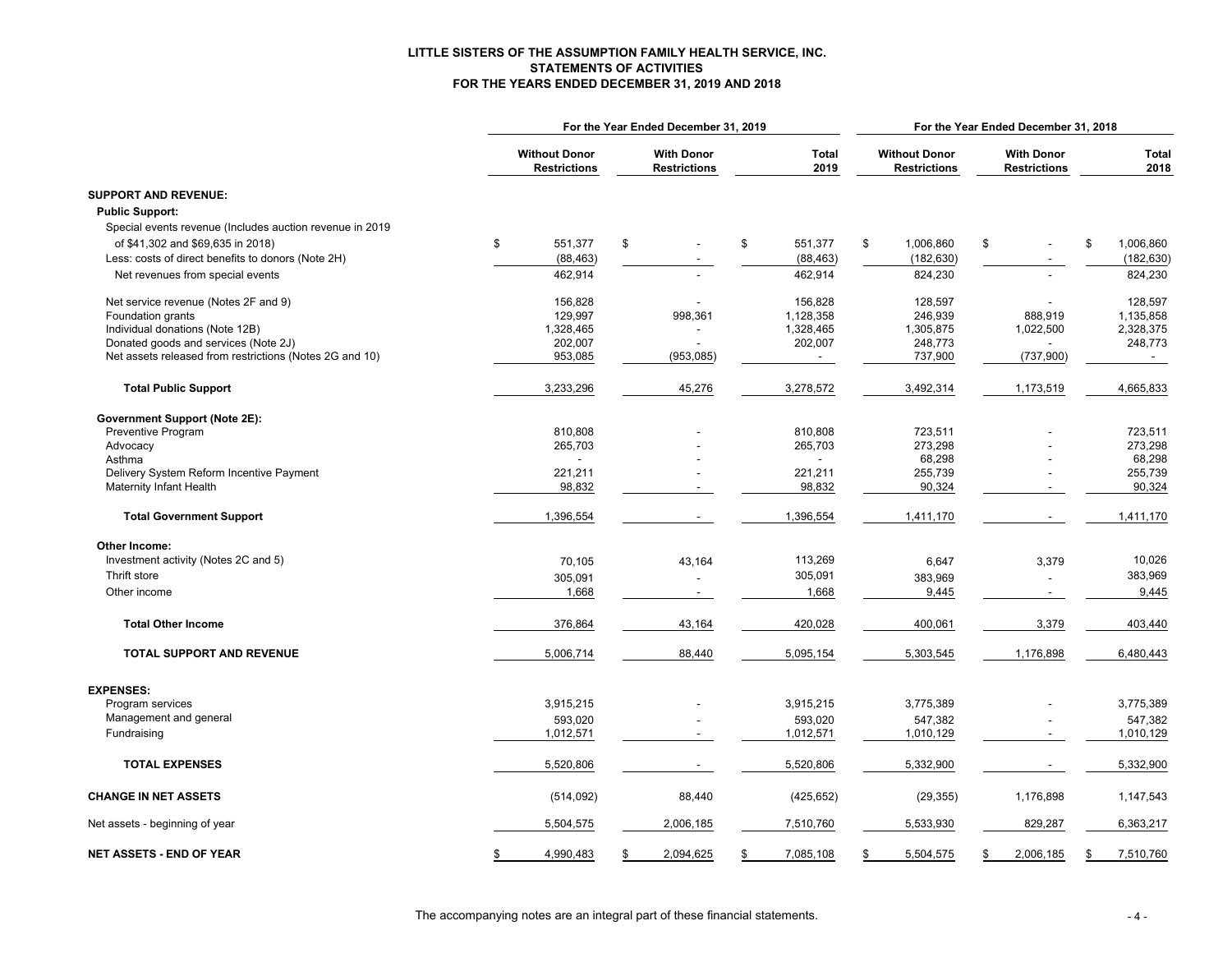#### **LITTLE SISTERS OF THE ASSUMPTION FAMILY HEALTH SERVICE, INC. STATEMENT OF FUNCTIONAL EXPENSES FOR THE YEAR ENDED DECEMBER 31, 2019 (With Comparative Totals for the Year Ended December 31, 2018)**

|                                                    |                           |                                        |    |                                          |    |                                      |              | For the Year Ended December 31, 2019                |                                                       |                                     |                            |                           |  |                          |                 |    |               |
|----------------------------------------------------|---------------------------|----------------------------------------|----|------------------------------------------|----|--------------------------------------|--------------|-----------------------------------------------------|-------------------------------------------------------|-------------------------------------|----------------------------|---------------------------|--|--------------------------|-----------------|----|---------------|
|                                                    |                           |                                        |    |                                          |    | <b>Program Services</b>              |              |                                                     |                                                       |                                     | <b>Supporting Services</b> |                           |  |                          |                 |    |               |
|                                                    | General<br><b>Nursina</b> | Asthma and<br>Environmental<br>Program |    | Preventive<br><b>Services</b><br>Program |    | Parent & Child<br><b>Development</b> |              | <b>Advocacy &amp; Food</b><br><b>Pantry Program</b> | <b>Sharing</b><br><b>Place Thrift</b><br><b>Store</b> | Total<br>Program<br><b>Services</b> |                            | Management<br>and General |  | Fundraising              | Total<br>2019   |    | Total<br>2018 |
| Salarv                                             | 460,412                   | 243,597                                | £. | 634,300                                  | -S | 517.304                              | $\mathbf{s}$ | 257,165                                             | 250,693                                               | 2,363,471                           |                            | 336,208                   |  | 524,152                  | \$<br>3,223,831 | -S | 3,078,315     |
| Payroll taxes and employee benefits (Note 11)      | 79,900                    | 54,809                                 |    | 122,637                                  |    | 119,794                              |              | 54,661                                              | 47,896                                                | 479,697                             |                            | 45,967                    |  | 81,243                   | 606,907         |    | 594,284       |
| <b>Total Salaries and Related Costs</b>            | 540,312                   | 298,406                                |    | 756,937                                  |    | 637,098                              |              | 311,826                                             | 298,589                                               | 2,843,168                           |                            | 382,175                   |  | 605,395                  | 3,830,738       |    | 3,672,599     |
| Independent contractors                            | 15,258                    | $\sim$                                 |    | $\overline{\phantom{a}}$                 |    |                                      |              |                                                     |                                                       | 15,258                              |                            | $\sim$                    |  |                          | 15,258          |    | 2,660         |
| Professional fees (Note 2J)                        | 41,013                    | 17,496                                 |    | 34,972                                   |    | 72,492                               |              | 12,644                                              | 28,657                                                | 207,274                             |                            | 72,289                    |  | 155,494                  | 435,057         |    | 417,922       |
| Volunteers (Note 2J)                               |                           | $\sim$                                 |    | $\overline{\phantom{a}}$                 |    | 1,404                                |              | 3,098                                               |                                                       | 4,502                               |                            |                           |  | 2,008                    | 6,510           |    | 2,855         |
| Emergency and family assistance                    |                           | 3,851                                  |    | 2,596                                    |    | 4,830                                |              | 223,720                                             |                                                       | 234,997                             |                            |                           |  |                          | 234,997         |    | 215,395       |
| Client events, classes and activities              | 263                       | 789                                    |    | 2,581                                    |    | 1.458                                |              | 50                                                  | $\overline{\phantom{a}}$                              | 5.141                               |                            |                           |  | $\overline{\phantom{a}}$ | 5,141           |    | 9.403         |
| Supplies                                           | 23,297                    | 13,544                                 |    | 5,899                                    |    | 108,830                              |              | 19,306                                              | 8,187                                                 | 179,063                             |                            | 792                       |  | 72,447                   | 252,302         |    | 299,532       |
| Printing and publications                          | 3,478                     | 1,863                                  |    | 7.742                                    |    | 1,768                                |              | 2,939                                               | 1,315                                                 | 19,105                              |                            | 5,061                     |  | 66,362                   | 90,528          |    | 107,793       |
| Telephone                                          | 4,805                     | 6,542                                  |    | 10,377                                   |    | 2,706                                |              | 2,662                                               | 2,232                                                 | 29,324                              |                            | 5,702                     |  | 1,812                    | 36,838          |    | 31,170        |
| Travel                                             | 2,541                     | 3.225                                  |    | 3.183                                    |    | 4.276                                |              | 1.986                                               | 13                                                    | 15.224                              |                            | 2.181                     |  | 266                      | 17.671          |    | 14,198        |
| Conferences, in-service and meetings               | 5,639                     | 2.291                                  |    | 5,344                                    |    | 4,151                                |              | 1,232                                               | 581                                                   | 19,238                              |                            | 8,975                     |  | 7,020                    | 35,233          |    | 40,603        |
| Utilities                                          | 4,706                     | 5.719                                  |    | 6,864                                    |    | 17,394                               |              | 6,592                                               | 8,010                                                 | 49,285                              |                            | 3,287                     |  | 3,271                    | 55,843          |    | 67,667        |
| Equipment leases and repairs                       | 1,688                     | 1,967                                  |    | 3,899                                    |    | 3,131                                |              | 1,920                                               | 5,164                                                 | 17,769                              |                            | 2,127                     |  | 2,097                    | 21,993          |    | 18,895        |
| Building expense                                   | 6,374                     | 7.745                                  |    | 9,296                                    |    | 23,548                               |              | 8.928                                               | 10,848                                                | 66,739                              |                            | 10,941                    |  | 4,430                    | 82,110          |    | 55,495        |
| Insurance                                          | 7,861                     | 8.746                                  |    | 11,321                                   |    | 26,453                               |              | 10.064                                              | 14,964                                                | 79,409                              |                            | 5.083                     |  | 5.042                    | 89,534          |    | 81,539        |
| Special event costs                                | ٠                         | $\sim$                                 |    | $\overline{\phantom{a}}$                 |    | ٠                                    |              |                                                     |                                                       |                                     |                            |                           |  | 140,581                  | 140,581         |    | 235,746       |
| Bad debt expense                                   |                           | $\overline{\phantom{a}}$               |    | $\overline{\phantom{a}}$                 |    |                                      |              |                                                     |                                                       |                                     |                            | 68,933                    |  | $\overline{\phantom{a}}$ | 68,933          |    | 24,035        |
| Miscellaneous                                      |                           |                                        |    | 637                                      |    | 636                                  |              |                                                     | 3,071                                                 | 4,344                               |                            | 8,686                     |  | 18,244                   | 31,274          |    | 51,155        |
| Subtotal before costs of direct benefits to donors |                           |                                        |    |                                          |    |                                      |              |                                                     |                                                       |                                     |                            |                           |  |                          |                 |    |               |
| and depreciation                                   | 657,235                   | 372,184                                |    | 861,648                                  |    | 910,175                              |              | 606,967                                             | 381,631                                               | 3,789,840                           |                            | 576,232                   |  | 1.084.469                | 5,450,541       |    | 5,348,662     |
| Less: costs of direct benefits to donors           |                           |                                        |    |                                          |    |                                      |              |                                                     |                                                       |                                     |                            |                           |  | (88, 463)                | (88, 463)       |    | (182, 630)    |
| Subtotal before depreciation                       | 657.235                   | 372,184                                |    | 861,648                                  |    | 910.175                              |              | 606,967                                             | 381,631                                               | 3,789,840                           |                            | 576,232                   |  | 996,006                  | 5,362,078       |    | 5,166,032     |
| Depreciation (Note 6)                              | 14,026                    | 16,421                                 |    | 31,057                                   |    | 28,895                               |              | 16,363                                              | 18,613                                                | 125,375                             |                            | 16,788                    |  | 16,565                   | 158,728         |    | 166,868       |
| <b>TOTAL EXPENSES</b>                              | 671,261                   | 388,605                                |    | 892,705                                  |    | 939,070                              |              | 623,330                                             | 400,244                                               | 3,915,215                           |                            | 593,020                   |  | 1,012,571                | 5,520,806       |    | 5,332,900     |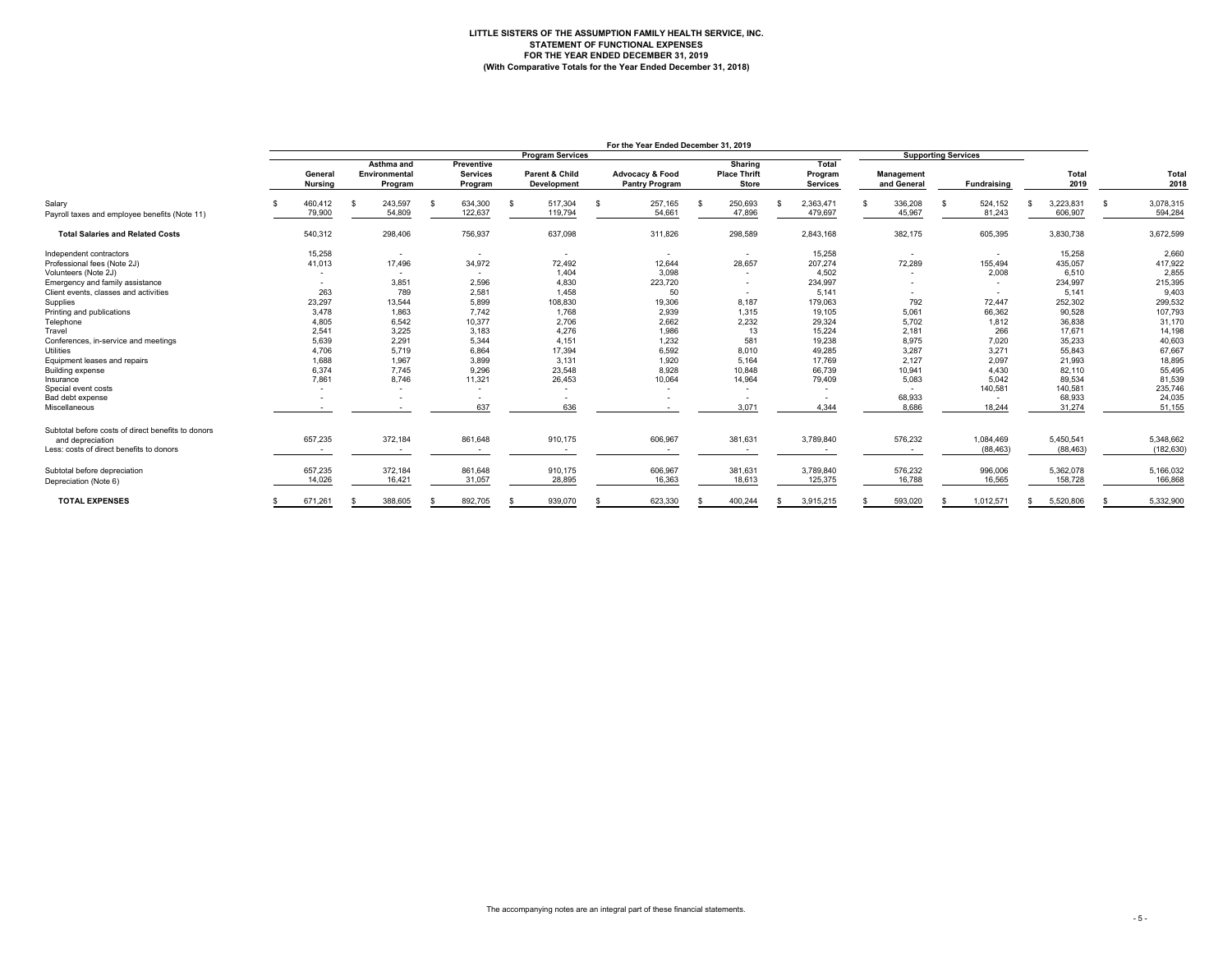#### **LITTLE SISTERS OF THE ASSUMPTION FAMILY HEALTH SERVICE, INC. STATEMENT OF FUNCTIONAL EXPENSES FOR THE YEAR ENDED DECEMBER 31, 2018**

|                                                    |                           |     |                                        |     |                                          |                               | Year Ended December 31, 2018                        |     |                                                |                                     |                                  |     |                          |                |               |
|----------------------------------------------------|---------------------------|-----|----------------------------------------|-----|------------------------------------------|-------------------------------|-----------------------------------------------------|-----|------------------------------------------------|-------------------------------------|----------------------------------|-----|--------------------------|----------------|---------------|
|                                                    |                           |     |                                        |     |                                          | <b>Program Services</b>       |                                                     |     |                                                |                                     | <b>Supporting Services</b>       |     |                          |                |               |
|                                                    | General<br><b>Nursing</b> |     | Asthma and<br>Environmental<br>Program |     | Preventive<br><b>Services</b><br>Program | Parent & Child<br>Development | <b>Advocacy &amp; Food</b><br><b>Pantry Program</b> |     | Sharing<br><b>Place Thrift</b><br><b>Store</b> | Total<br>Program<br><b>Services</b> | <b>Management</b><br>and General |     | Fundraising              |                | Total<br>2018 |
| Salary                                             | 426,394                   | \$. | 264.084                                | \$. | 580.156                                  | \$<br>582,140                 | 223,643                                             | \$. | 285,046                                        | \$<br>2,361,463                     | \$<br>346,108                    | \$. | 370,744                  | $\mathfrak{L}$ | 3,078,315     |
| Payroll taxes and employee benefits (Note 11)      | 76,892                    |     | 58,013                                 |     | 115,098                                  | 138,436                       | 46,504                                              |     | 50,785                                         | 485,728                             | 40,845                           |     | 67,711                   |                | 594,284       |
| <b>Total Salaries and Related Costs</b>            | 503,286                   |     | 322,097                                |     | 695,254                                  | 720,576                       | 270,147                                             |     | 335,831                                        | 2,847,191                           | 386,953                          |     | 438,455                  |                | 3,672,599     |
| Independent contractors                            | 2,660                     |     | $\overline{\phantom{a}}$               |     | $\sim$                                   | $\overline{\phantom{a}}$      | $\overline{\phantom{a}}$                            |     | $\overline{\phantom{a}}$                       | 2,660                               | $\overline{\phantom{a}}$         |     | $\overline{\phantom{a}}$ |                | 2,660         |
| Professional fees (Note 2J)                        | 31,824                    |     | 49,066                                 |     | 27,047                                   | 58,354                        | 10,807                                              |     | 28,407                                         | 205,505                             | 74,257                           |     | 138,160                  |                | 417,922       |
| Volunteers (Note 2J)                               |                           |     | $\sim$                                 |     | $\overline{\phantom{a}}$                 | 268                           | 563                                                 |     |                                                | 831                                 |                                  |     | 2,024                    |                | 2,855         |
| Emergency and family assistance                    | $\blacksquare$            |     | 8,041                                  |     | 4,915                                    | 5,931                         | 196,508                                             |     | ٠                                              | 215,395                             |                                  |     | $\overline{\phantom{a}}$ |                | 215,395       |
| Client events, classes and activities              | 247                       |     | 2,047                                  |     | 3,955                                    | 2,923                         |                                                     |     | 93                                             | 9,265                               |                                  |     | 138                      |                | 9,403         |
| Supplies                                           | 13,555                    |     | 20,816                                 |     | 4.746                                    | 9,964                         | 3,986                                               |     | 9,297                                          | 62,364                              | 1.168                            |     | 236,000                  |                | 299,532       |
| Printing and publications                          | 728                       |     | 960                                    |     | 6,587                                    | 2,314                         | 785                                                 |     | 1,151                                          | 12,525                              | 3,968                            |     | 91,300                   |                | 107,793       |
| Telephone                                          | 4,577                     |     | 6,659                                  |     | 8,639                                    | 2,863                         | 1,282                                               |     | 2,164                                          | 26,184                              | 3,834                            |     | 1,152                    |                | 31,170        |
| Travel                                             | 1,967                     |     | 3,470                                  |     | 3,343                                    | 2,011                         | 947                                                 |     | 27                                             | 11,765                              | 2,048                            |     | 385                      |                | 14,198        |
| Conferences, in-service and meetings               | 3,288                     |     | 3,541                                  |     | 6,356                                    | 6,265                         | 2,537                                               |     | 828                                            | 22,815                              | 9,190                            |     | 8,598                    |                | 40,603        |
| Utilities                                          | 5,562                     |     | 6,953                                  |     | 8,198                                    | 21,423                        | 7,866                                               |     | 9,839                                          | 59,841                              | 4,023                            |     | 3,803                    |                | 67,667        |
| Equipment leases and repairs                       | 1,066                     |     | 1,671                                  |     | 2,930                                    | 3,371                         | 1,298                                               |     | 5,363                                          | 15,699                              | 1,840                            |     | 1,356                    |                | 18,895        |
| <b>Building expense</b>                            | 4,562                     |     | 5,703                                  |     | 6.724                                    | 17,566                        | 6.452                                               |     | 8,070                                          | 49,077                              | 3,299                            |     | 3.119                    |                | 55,495        |
| Insurance                                          | 6,943                     |     | 7,892                                  |     | 10,858                                   | 24,208                        | 8,895                                               |     | 13,783                                         | 72,579                              | 4,624                            |     | 4,336                    |                | 81,539        |
| Special event costs                                |                           |     |                                        |     |                                          |                               | $\blacksquare$                                      |     |                                                |                                     |                                  |     | 235,746                  |                | 235,746       |
| Bad debt expense                                   |                           |     |                                        |     |                                          |                               | $\overline{\phantom{a}}$                            |     |                                                |                                     | 23,035                           |     | 1,000                    |                | 24,035        |
| Miscellaneous                                      | 19,153                    |     | 203                                    |     | 945                                      | 3,209                         | 214                                                 |     | 6,071                                          | 29,795                              | 7,644                            |     | 13,716                   |                | 51,155        |
| Subtotal before costs of direct benefits to donors |                           |     |                                        |     |                                          |                               |                                                     |     |                                                |                                     |                                  |     |                          |                |               |
| and depreciation                                   | 599,418                   |     | 439,119                                |     | 790,497                                  | 881,246                       | 512,287                                             |     | 420,924                                        | 3,643,491                           | 525,883                          |     | 1,179,288                |                | 5,348,662     |
| Less: costs of direct benefits to donors           |                           |     |                                        |     |                                          |                               |                                                     |     |                                                |                                     |                                  |     | (182, 630)               |                | (182, 630)    |
| Subtotal before depreciation                       | 599,418                   |     | 439,119                                |     | 790,497                                  | 881,246                       | 512,287                                             |     | 420,924                                        | 3,643,491                           | 525,883                          |     | 996,658                  |                | 5,166,032     |
| Depreciation (Note 6)                              | 11,465                    |     | 17,374                                 |     | 29,101                                   | 37,574                        | 14,338                                              |     | 22,046                                         | 131,898                             | 21,499                           |     | 13,471                   |                | 166,868       |
| <b>TOTAL EXPENSES</b>                              | 610,883                   |     | 456,493                                |     | 819,598                                  | 918,820                       | 526,625                                             |     | 442,970                                        | 3,775,389                           | 547,382                          |     | 1,010,129                |                | 5,332,900     |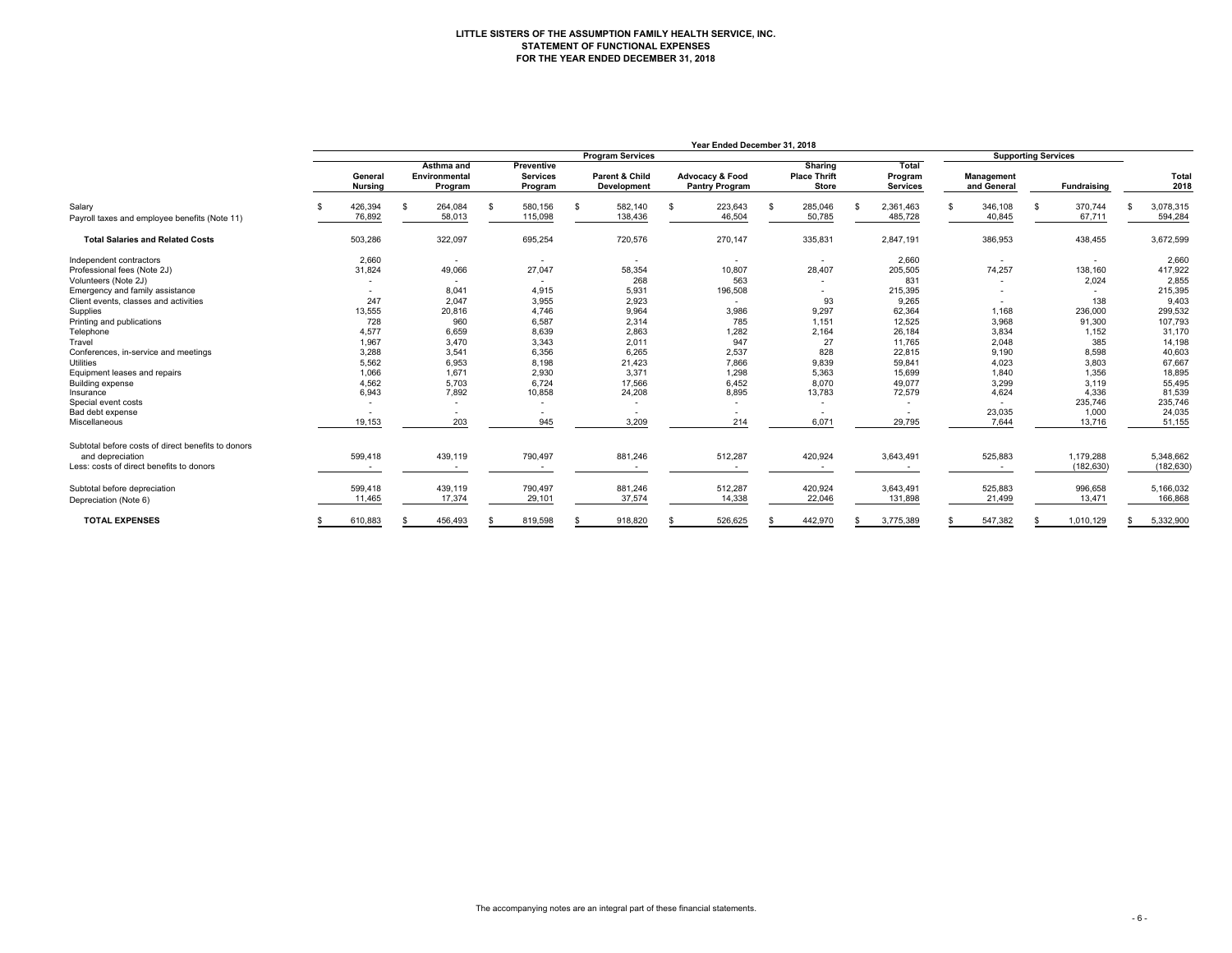## **LITTLE SISTERS OF THE ASSUMPTION FAMILY HEALTH SERVICE, INC. STATEMENTS OF CASH FLOWS FOR THE YEARS ENDED DECEMBER 31, 2019 AND 2018**

|                                                      | 2019             | 2018            |
|------------------------------------------------------|------------------|-----------------|
| <b>CASH FLOWS FROM OPERATING ACTIVITIES:</b>         |                  |                 |
| Change in net assets                                 | \$<br>(425, 652) | \$<br>1,147,543 |
| Adjustments to reconcile change in net assets to     |                  |                 |
| net cash provided by (used in) operating activities: |                  |                 |
| Depreciation                                         | 158,728          | 166,868         |
| Bad debt - third party payors                        | 68,933           | 24,035          |
| Net realized and unrealized gain on investments      | (105, 113)       | (1, 832)        |
| Subtotal                                             | (303, 104)       | 1,336,614       |
| Changes in operating assets and liabilities:         |                  |                 |
| Decrease (Increase) in assets:                       |                  |                 |
| Pledges receivable                                   | 1,582,914        | (2, 184, 581)   |
| Grants receivable                                    | (60, 479)        | 78,618          |
| Receivables from third party payors                  | (72, 271)        | (58, 509)       |
| Prepaid expenses and other current assets            | 225              | 3,204           |
| Increase in liabilities:                             |                  |                 |
| Accounts payable and accrued expenses                | 28,733           | 65,676          |
| Government advances                                  | 33,904           | 75,086          |
| Net Cash Provided by (Used in) Operating Activities  | 1,209,922        | (683, 892)      |
| <b>CASH FLOWS FROM INVESTING ACTIVITIES:</b>         |                  |                 |
| Proceeds from investment sales                       | 104,616          | 561,650         |
| Purchase of investments                              | (62, 878)        | (325, 669)      |
|                                                      |                  |                 |
| <b>Net Cash Provided by Investing Activities</b>     | 41,738           | 235,981         |
| NET INCREASE (DECREASE) IN CASH AND CASH EQUIVALENTS | 1,251,660        | (447, 911)      |
| Cash and cash equivalents - beginning of year        | 838,077          | 1,285,988       |
| CASH AND CASH EQUIVALENTS - END OF YEAR              | \$<br>2,089,737  | \$<br>838,077   |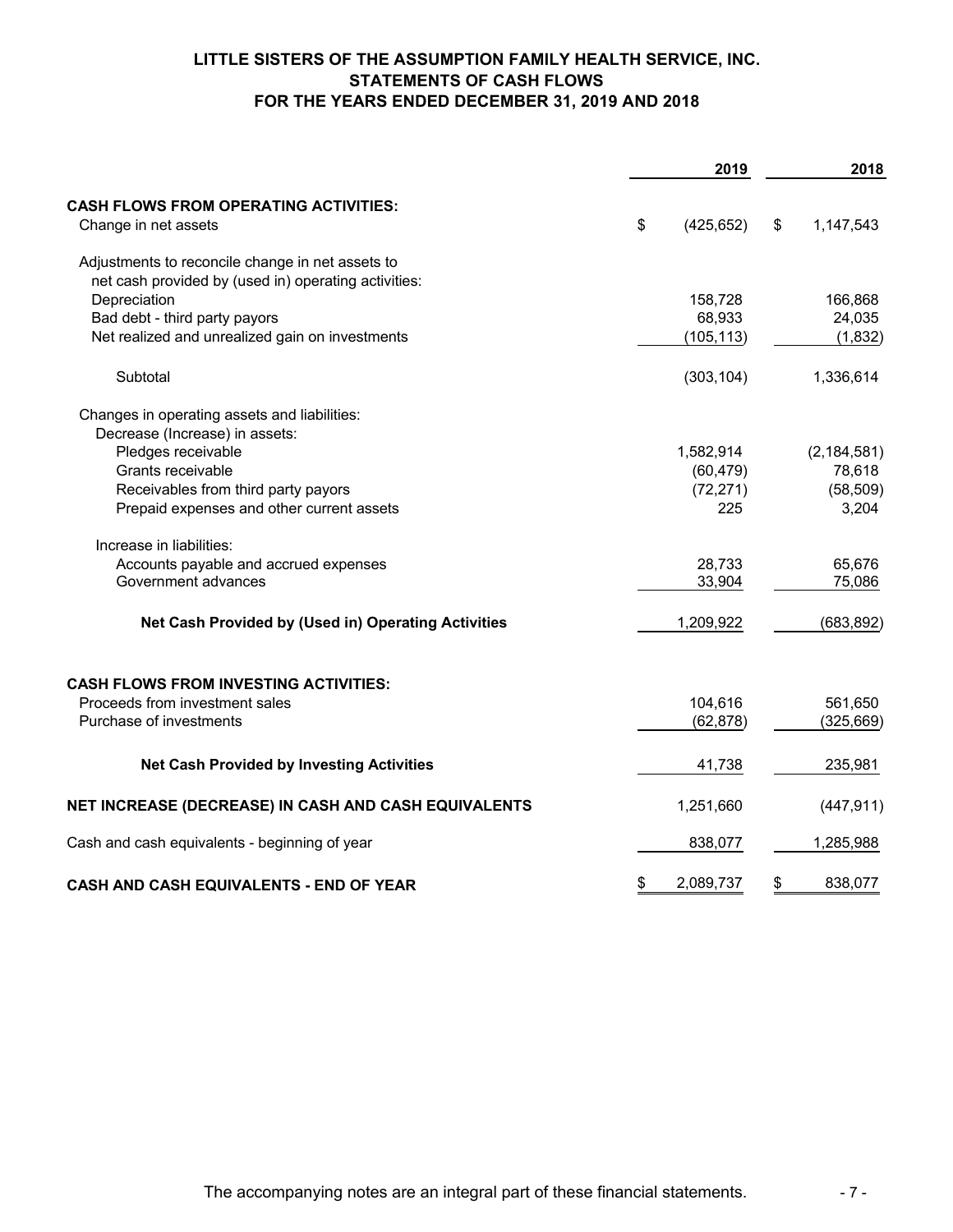## NOTE 1 – ORGANIZATION AND NATURE OF ACTIVITIES

Little Sisters of the Assumption Family Health Service, Inc. (the "Agency") is a nonprofit agency incorporated in the State of New York dedicated to providing services to the families of East Harlem. The Agency's services and programs include the following:

- Community Health and Wellness:
	- o Advocacy & Food Pantry programs help families in financial need meet their immediate need for food and address the longer-term issues that keep people in poverty.
	- o Asthma and Environmental Health Services serve asthmatic children in East Harlem whose illness can be improved by mitigating triggers in the indoor air environment. The Agency does this through hands-on home-visits by skilled environmental workers, family training and community workshops.
	- o Nursing, through the Agency's Certified Home Health Agency Program (CHHA), provides direct nursing care to patients at home. The program specializes in Maternity Outreach (prenatal and postpartum care and follow-up care to newborns), parenting and breastfeeding classes, and supporting wellness and nurturing relationships between mother and child.
- Family Support programs:
	- $\circ$  Parenting & Child Development works with parents to keep very young children (up to age 3) developmentally on track through home visits and socialization groups, and provides academic enrichment and social/emotional supports to school age children in grades K-3.
	- o Preventive Services is a family support program that strengthens family functioning to avoid placement of children in foster care. Key program components include counseling, referrals for specialized treatment, help with parenting and daily life management skills, and follow-up with education, health care, housing, entitlements, and more, based on the needs of the family.
	- o The Sharing Place Thrift Store is East Harlem's popular destination for those in need of good quality, bargain-priced clothing and housewares. It's where anyone with a meager budget can shop with dignity, meet their neighbors, build community, and learn about the Agency's programs.
- Delivery System Reform Incentive Payment ("DSRIP") is the main mechanism by which New York State will implement the Medicaid Redesign Team ("MRT") and waiver amendment. DSRIP's purpose is to fundamentally restructure the health care delivery system. The Agency is a member of two Performance Provider Systems ("PPS") affiliated with Mount Sinai and One City Health which is paid through DSRIP. With respect to Mount Sinai PPS, the Agency is actively participating in: 1) an Integrated Delivery System project and 2) Hospital Home Care Collaboration Solutions. In regard to One City Health, the Agency is actively participating in: 1) Integrated Delivery Systems Project, 2) Asthma Program, 3) Cultural Competency and Health Literacy Project.
- Maternity & Infant Help Project works to improve maternal and infant health outcomes in East and Central Harlem. The program will provide assistance with breastfeeding, women's health, toxic stress and trauma services.
- A thrift store provides used clothing at affordable prices primarily to neighborhood and community residents of East Harlem.

The Agency is exempt from income tax under Section 501(c) (3) of the Internal Revenue Code (the "Code") and comparable state law; contributions to the Agency are tax deductible within the limitations prescribed by the Code. The Agency has been classified as a publicly supported organization which is not a private foundation under Section 509(a) of the Code.

## NOTE 2 – SUMMARY OF SIGNIFICANT ACCOUNTING POLICIES

A. The Agency presents its financial statements on the accrual basis of accounting. The Agency adheres to accounting principles generally accepted in the United States of America.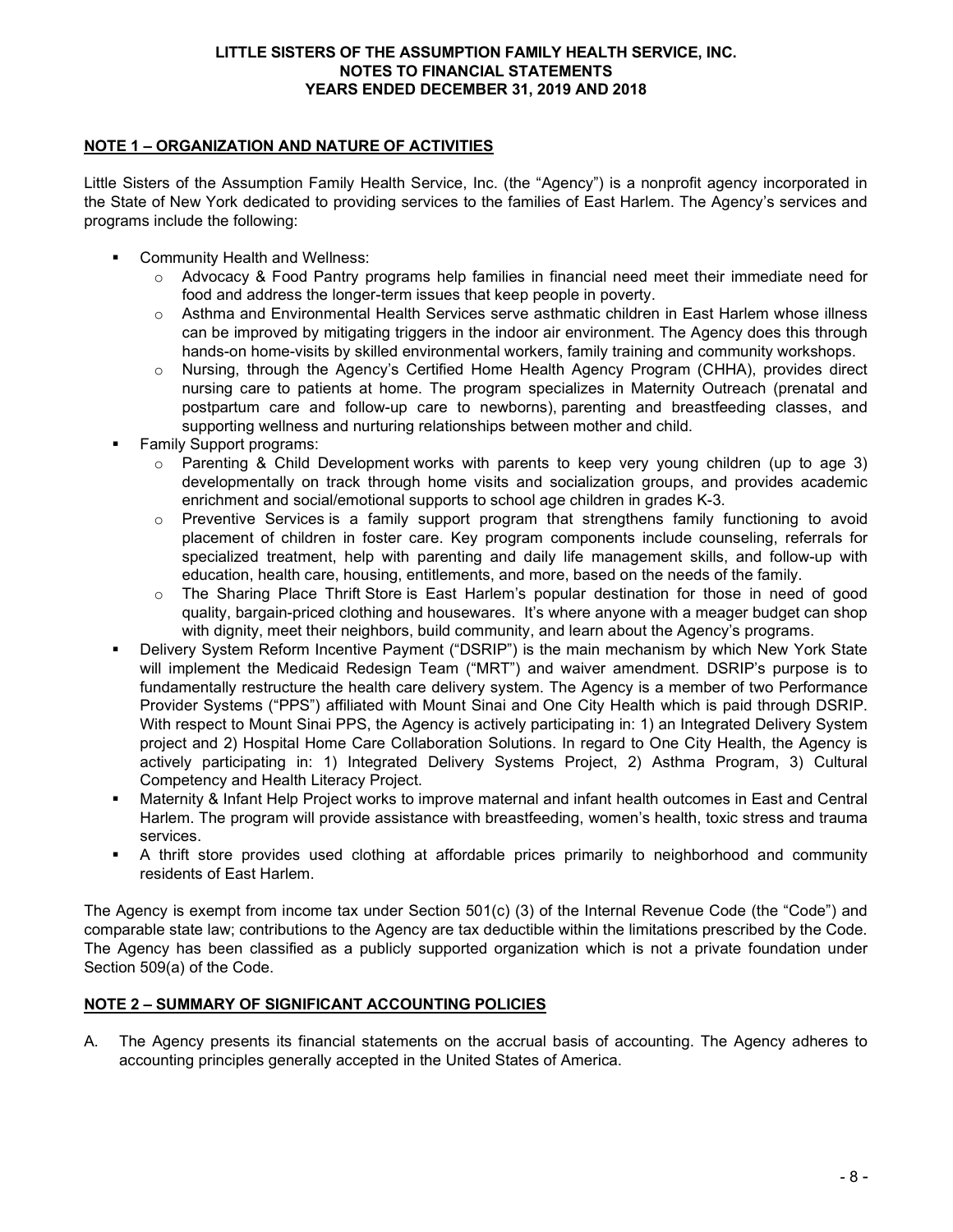#### NOTE 2 – SUMMARY OF SIGNIFICANT ACCOUNTING POLICIES (Continued)

- B. The Agency considers all highly liquid investments with a maturity of three months or less when acquired to be cash equivalents. Cash equivalents held in investment broker accounts are included with investments on the statements of financial position.
- C. Investments are reported at fair value. Unrealized and realized gains and losses and investment income are reported in the statements of activities in investment activity as increases or decreases in net assets without donor restrictions, unless there are donor restrictions for the use of investment income.

Fair value measurements are based on the price that would be received to sell an asset or paid to transfer a liability in an orderly transaction between market participants at the measurement date. In order to increase consistency and comparability in fair value measurements, a fair value hierarchy prioritizes observable and unobservable inputs used to measure fair value into three levels, as described in Note 5.

- D. The Agency's net assets and revenues, gains, and losses are classified based on the existence or absence of donor-imposed restrictions. Accordingly, the Agency's net assets and changes therein are classified and reported as follows:
	- Without donor restrictions Net assets that are not subject to donor-imposed stipulations, or have been reclassified from net assets with donor imposed restrictions because donor imposed restrictions have been removed or expired. As of December 31, 2019 and 2018, the Agency's Board of Directors has authorized an operating fund without donor restrictions of \$1,000,000 to sustain its programs and provide for operating and other expenses at the discretion of the Board and has been classified as Board designated.
	- With donor restrictions Net assets subject to donor imposed stipulations, including stipulations that will be met either by actions of the Agency, and unappropriated endowment earnings. Earnings on endowments are recorded as donor restricted until the Board has appropriated the earnings for expenditure, at which time the earnings are classified as net assets without donor restrictions.
- E. Government grants are recognized as revenue when the expenses authorized under the contract are incurred. When authorized expenses are not reimbursed in the same time period in which they are incurred, the revenue is reflected as a receivable. Amounts received by the Agency under government grants for which the Agency has not yet met the conditions are reported as government advances on the statements of financial position.

As of December 31, 2019 and 2018, the Agency received conditional grants and contracts from government agencies in the aggregate amount of \$703,278 and \$664,725, respectively, that have not been recorded in the accompanying financial statements, as they have not been earned. These grants and contracts require the Agency to provide services as specified in the contracts. If such services are not provided, the governmental entities are not obligated to expend the funds allotted under the grants and contracts and the Agency may be required to return the funds already remitted.

F. The Agency's Certified Home Health Program reports net patient service revenue and fees for service at the estimated net realizable amounts due from third-party payers for services in the period in which they are rendered. Generally, the Agency bills government agencies, third-party payors and individuals after the services are performed or has completed their portion of the contract. Receivables are due in full when billed and revenue is recognized as performance obligations are satisfied. Approximately 76% and 50% of net service revenue for years ended December 31, 2019 and 2018, respectively, was derived under federal, state and city third-party reimbursement programs. These revenues are based, in part, on cost reimbursement principles and are subject to audit and retroactive adjustment by the respective governmental fiscal intermediaries. Provision for estimated amounts due to-from the payor agencies, if any, has been made in the financial statements. Differences between estimated rates and subsequent realized amounts are reflected in the statements of activities in the year revisions are calculated. In 2019 and 2018, the Agency established an allowance for doubtful accounts on its receivables from third-party payors in the amounts of \$67,933 and \$42,892, respectively. The allowance is estimated by management based on general factors, such as aging of the receivables, and historical collection experience.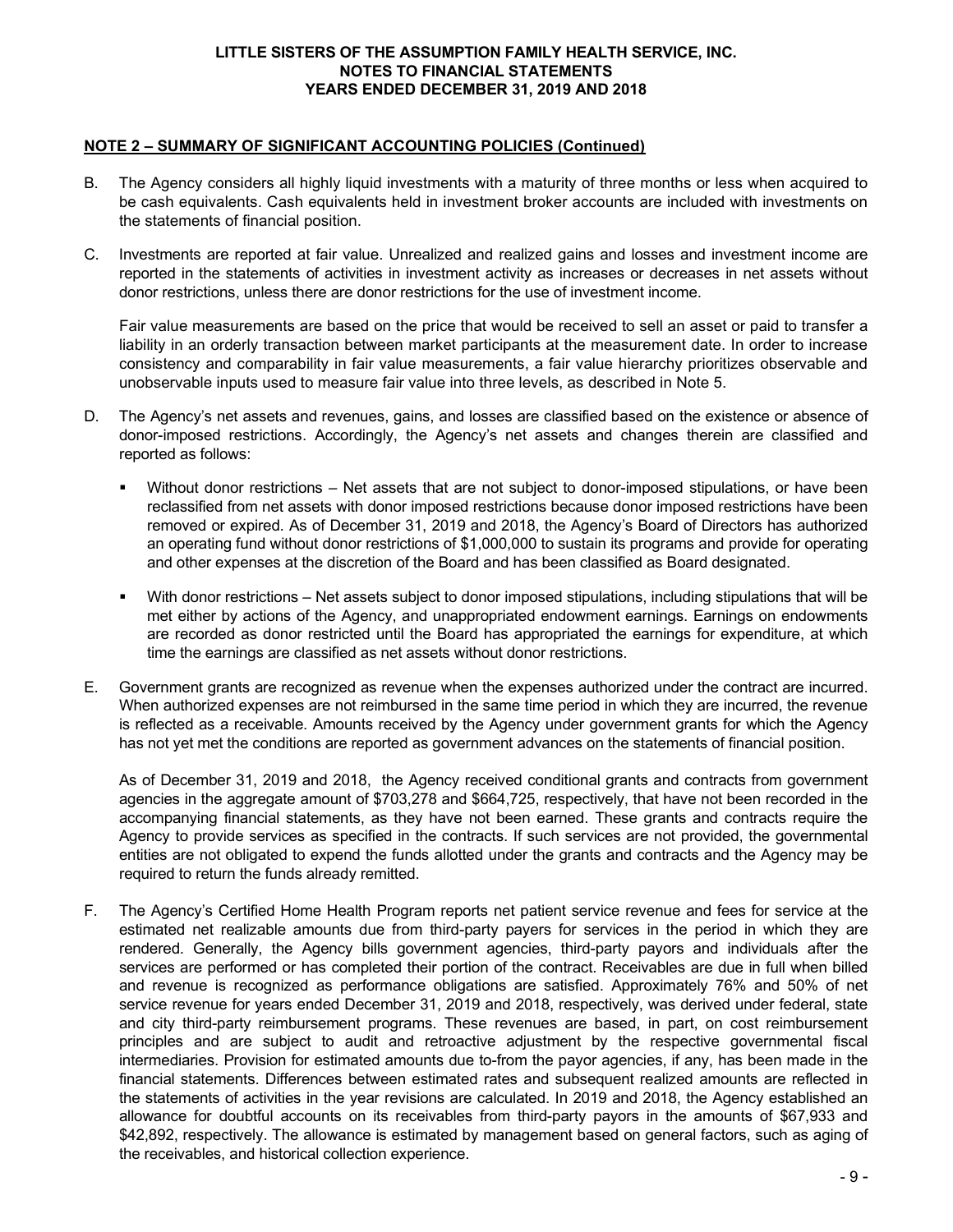#### NOTE 2 – SUMMARY OF SIGNIFICANT ACCOUNTING POLICIES (Continued)

**Performance Obligation -** Performance obligations are determined based on the nature of the services provided by the Agency in accordance with the contract. Revenue for performance obligations satisfied over time is recognized as the services are provided. This method depicts the transfer of services over the term of the performance obligation based on the inputs needed to satisfy the obligation. The Agency measures the performance obligation from the beginning of the next month or day to the point when it is no longer required to provide services under the contract or has met the requirements to bill for the services provided, which is generally at the end of each month or period of time allowed based on the government agencies' stipulations.

All performance obligations relate to contracts with a duration of less than one year, therefore, there are no performance obligations or contract balances that are unsatisfied as of December 31, 2019. The performance obligations for these contracts are completed when the service is completed and upon submission of required documentation. The Agency determines the transaction price based on established rates and contracts for services provided.

Net service revenue consist of revenues for the following programs:

| General Nursing<br>Other | S | 156,728<br>100 |
|--------------------------|---|----------------|
|                          |   | 156.828        |

G. Contributions to the Agency that are not restricted by the donor are reported as increases in net assets without donor restrictions in the fiscal year in which the contributions are received. All donor-restricted contributions are reported as increases in net assets with donor restrictions (including capital campaign contributions). Contributions of fixed assets are recorded as support without donor restrictions. Capital campaign contributions which exceeded the cost of the construction of the new building are intended to be used for major building repairs in the future and are treated as net assets with donor restrictions until the funds are spent, at which time, the donations will be reclassified to net assets without donor restrictions and reported in the statements of activities as net assets released from donor restrictions. As of December 31, 2019 and 2018, the balances of unspent funds from the capital campaign were \$149,936 and \$193,057, respectively.

Unconditional promises to give that are expected to be collected within one year are recorded at estimated net realizable value, and if material, multiyear pledges are recorded at the present value of estimated future cash flows. Historically, the Agency has not experienced significant bad debt losses from pledges. The Agency bases its allowance for doubtful pledges on its historical loss experience considering the age of the receivables. The Agency has determined that no allowance for pledges receivable was necessary as of December 31, 2019 and 2018. Conditional promises to give are not included as support until the condition is substantially met.

- H. The direct cost of special events includes expenses for the benefit of the donor. For example, meals, facilities and rental are considered direct costs of special events.
- I. The financial statements report certain categories of expenses that are attributed to more than one program or supporting function. Therefore, expenses require allocation on a reasonable basis that is consistently applied. The expenses that are allocated include salaries, payroll taxes and employee benefits, supplies, printing and publications, telephone, conferences, trainings and meetings, equipment leases and repairs, insurance and miscellaneous expenses, which are allocated on the basis of estimates of time and effort. Building related expenses including utilities, repairs, maintenance, property insurance and depreciation expenses are allocated on the basis of square footage per spaced used by each department.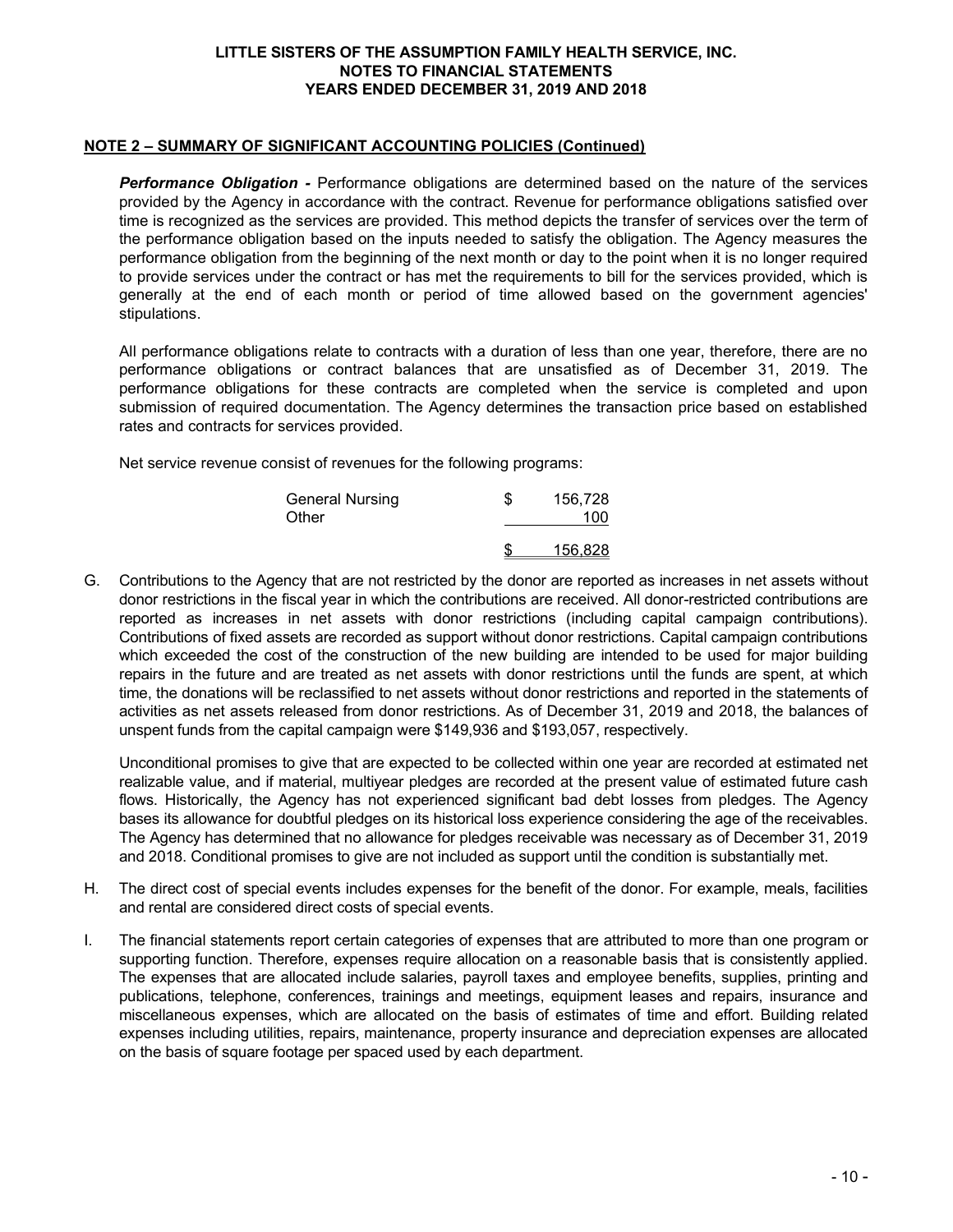#### NOTE 2 – SUMMARY OF SIGNIFICANT ACCOUNTING POLICIES (Continued)

J. Donated services are recognized in the financial statements if the services enhance or create nonfinancial assets or require specialized skills, are provided by individuals possessing those skills, and would typically need to be purchased, if not provided by donation. The Agency received a substantial amount of services donated by volunteers in carrying out its activities. No amounts have been reflected in the financial statements for those services since they do not meet the criteria for recognition. The Agency records an expense associated with the volunteers to whom the Agency pays a stipend for living expenses. The expenses associated with these volunteers for the years ended December 31, 2019 and 2018 amounted to \$6,509 and \$2,855, respectively. Donated securities, donated goods and services are measured at fair value at date of receipt. Donated securities amounted to \$53,533 and \$319,467 for the years ended December 31, 2019 and 2018, respectively, and are included in individual donations in the accompanying statements of activities. The donated goods and services for the years ended December 31 are as follows:

|                                                |     | 2019              | 2018              |
|------------------------------------------------|-----|-------------------|-------------------|
| Donated goods<br>Donated professional services | \$. | 187.431<br>14.576 | 236,034<br>12.739 |
| Total donated goods and services               |     | 202.007           | 248,773           |

- K. The preparation of financial statements in conformity with generally accepted accounting principles requires management to make estimates and assumptions that affect the reported amounts of assets and liabilities and disclosure of contingent assets and liabilities at the date of the financial statements and the reported amounts of revenues and expenses during the reporting period. Actual results could differ from those estimates.
- L. The CHHA Program provides care to patients regardless of whether or not there is insurance or any other source of reimbursement. Because this charity care is not expected to be paid, no revenue is reported. Amounts of charity care provided were approximately \$129 and \$950 in 2019 and 2018, respectively.
- M. Property and equipment are stated at cost less accumulated depreciation. These amounts do not purport to represent replacement or realizable values. Depreciation is computed using the straight-line method over the estimated useful lives of the respective assets generally from 5 to 50 years. The Agency capitalizes property and equipment in excess of \$1,000.
- N. Financial Accounting Standards Board ("FASB") Accounting Standards Update ("ASU") 2014-09, "Revenue from Contracts with Customers" (Topic 606) was adopted by the Agency for the year ended December 31, 2019. The core guidance in ASU 2014-09 is to recognize revenue to depict the transfer of services to customers in an amount that reflects the consideration to which the entity expects to be entitled in exchange for those services as described in Note 2F.

FASB ASU 2018-08, "Clarifying the Scope and Accounting Guidance for Contributions Received and Contributions Made" (Topic 958) was also adopted by the Agency for the year ended December 31, 2019. The core guidance is to assist entities in evaluating whether transactions should be accounted for as contributions (nonreciprocal transactions) or as exchange (reciprocal) transactions and determining whether a contribution or government grant is conditional. As a result of the adoption, there was no effect to net assets as previously reported.

## NOTE 3 – LIQUIDITY AND AVAILABILITY

The Agency strives to maintain liquid financial assets sufficient to cover 90 days of general expenditures. The following table reflects the Agency's financial assets as of December 31, 2019, reduced by any amounts that are not available to meet general expenditures within one year of the statement of financial position date because of contractual restrictions.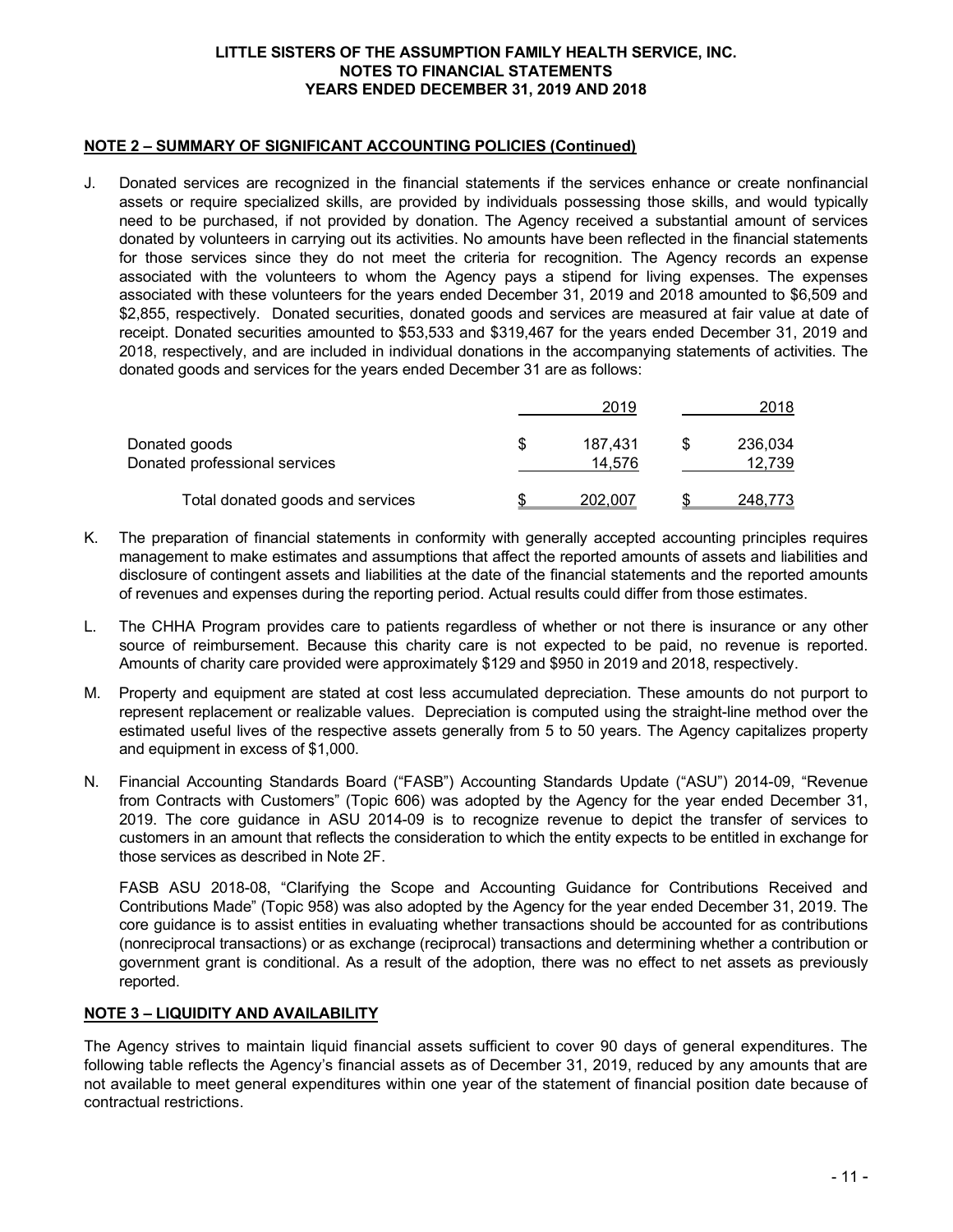## NOTE 3 – LIQUIDITY AND AVAILABILITY (Continued)

| Cash and cash equivalents<br>Pledges receivable, net                                      | \$<br>2,089,737<br>859,635 |
|-------------------------------------------------------------------------------------------|----------------------------|
| Grants receivable                                                                         | 284,357                    |
| Receivables from third-party payors                                                       | 66,359                     |
| Investments, at fair value                                                                | 522,848                    |
| Total financial assets                                                                    | 3,822,936                  |
| Less: Cash and investments held for endowments                                            | 1,257,964                  |
| Less: Pledges receivable due in more than one year                                        | 371,369                    |
| Financial assets available to meet cash needs for general<br>expenditures within one year | 2.193.603                  |

For purposes of analyzing resources available to meet general expenditures over a 12-month period, the Agency considers all expenditures related to its ongoing activities of the Agency's programs as well as the conduct of services undertaken to support those activities to be general expenditures. Donor restricted funds for various programs are considered available for the general expenditures to conduct those programs. The Agency's endowment funds consist of donor-restricted endowments. Income from donor-restricted endowments is used for operations if appropriated. The endowment is subject to an annual spending rate of up to 7% as described in Note 10.

## NOTE 4 – PLEDGES RECEIVABLE, NET

Pledges receivable are unconditional promises to give, and consisted of the following as of December 31:

|                                       |   | 2019      | 2018      |
|---------------------------------------|---|-----------|-----------|
| Contributions receivable due in:      |   |           |           |
| Less than one year                    | S | 488.266   | 1,295,998 |
| One to five years                     |   | 390,000   | 1,222,500 |
| Total contributions receivable        |   | 878.266   | 2,518,498 |
| Unamortized discount to present value |   | (18, 631) | (75,949)  |
| Contributions receivable, net         |   | 859,635   | 2,442,549 |

Contributions receivable due in more than one year are reflected at the present value of estimated future cash flows using a discount rate ranging from 1.6% to 2.84%.

#### NOTE 5 – INVESTMENTS AND FAIR VALUE MEASUREMENTS

Investments at December 31 are comprised of the following:

|                              | 2019         | 2018         |
|------------------------------|--------------|--------------|
| Equities                     | 365,625<br>S | 299.044<br>S |
| US Treasury Bonds and Notes  | 65,050       | 65,875       |
| Corporate Bonds              | 23,828       | 23,562       |
| <b>Money Market Funds</b>    | 43,581       | 47,807       |
| <b>Exchange Traded Funds</b> | 14,800       | 14,035       |
| <b>REIT</b>                  | 9,964        | 9,150        |
| <b>Total Investments</b>     | 522.848      | 459,473<br>S |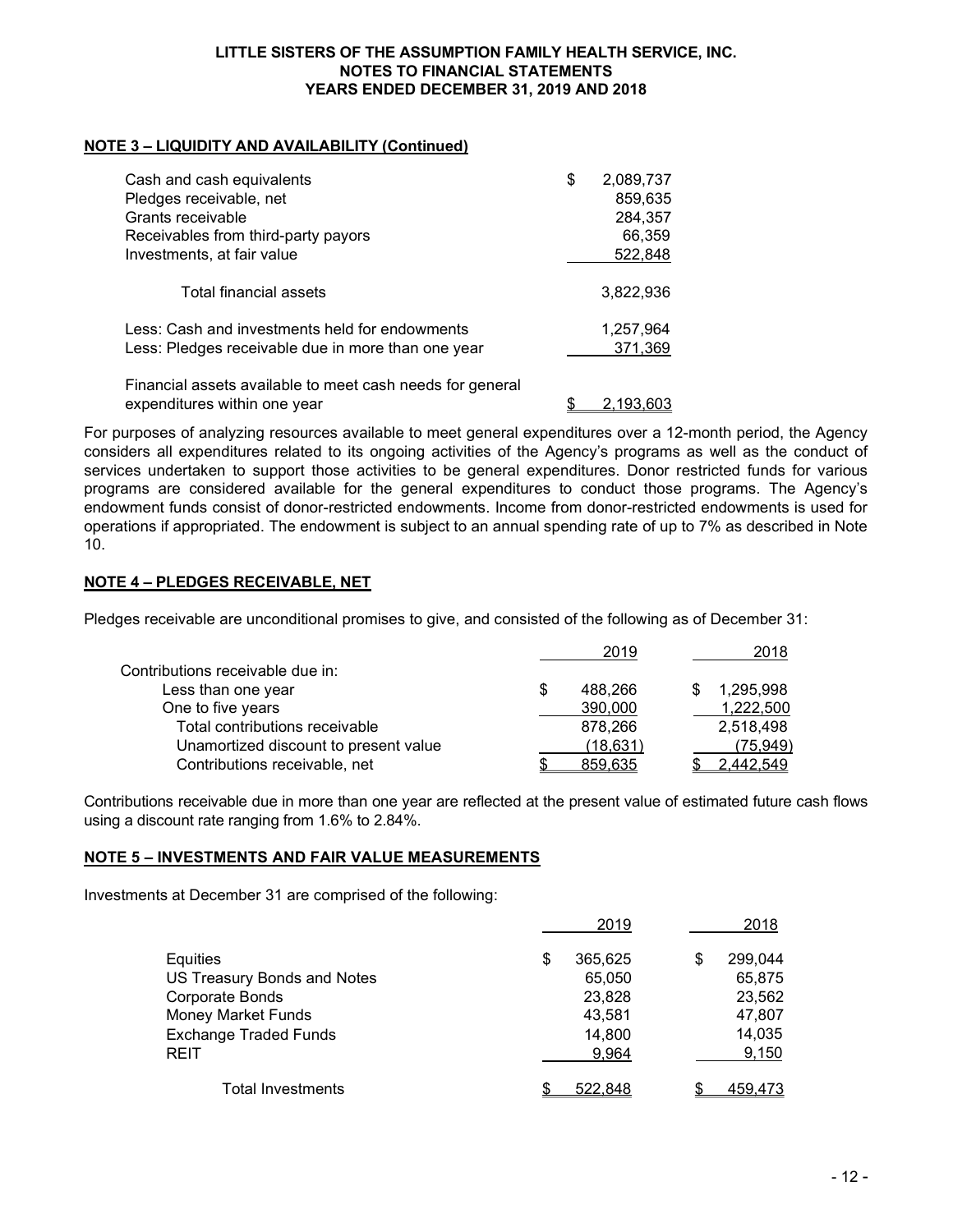## NOTE 5 – INVESTMENTS AND FAIR VALUE MEASUREMENTS (Continued)

Investments are classified in the following net asset categories as of December 31:

|                                                 | 2019    |   | 2018    |
|-------------------------------------------------|---------|---|---------|
| With donor restrictions – endowment             | 192,300 | S | 192,300 |
| With donor restrictions – earnings on endowment | 43,164  |   |         |
| With donor restrictions - capital campaign      | 149,936 |   | 193,057 |
| Without donor restrictions                      | 137,448 |   | 74,116  |
|                                                 | 522.848 |   | 459.473 |

The following table summarizes investment activity for the years ended December 31:

|                                                                                          |   | 2019                         |   | 2018                       |
|------------------------------------------------------------------------------------------|---|------------------------------|---|----------------------------|
| Interest and dividends<br>Investment fees<br>Realized and unrealized gain on Investments | S | 11.941<br>(3,785)<br>105,113 | S | 13,573<br>(5,379)<br>1,832 |
|                                                                                          |   | 113.269                      |   | 10.026                     |

FASB ASC 820, "Fair Value Measurement," provides the framework for measuring fair value. That framework provides a fair value hierarchy that prioritizes the inputs to valuation techniques used to measure fair value. The hierarchy gives the highest priority to unadjusted quoted prices in active markets for identical assets or liabilities (Level 1 measurements) and the lowest priority to unobservable inputs (Level 3 measurements).

The three levels of the fair value hierarchy under FASB ASC 820 are described as follows:

Level 1: Inputs to the valuation methodology are unadjusted quoted prices for identical assets or liabilities in active markets that the Agency has the ability to access.

Level 2: Inputs to the valuation methodology include: quoted prices for similar assets or liabilities in active markets; quoted prices for identical or similar assets or liabilities in inactive markets; inputs other than quoted prices that are observable for the assets or liability; inputs that are derived principally from or corroborated by observable market data by correlation or other means. If the asset or liability has a specified (contractual) term, the Level 2 input must be observable for substantially the full term of the asset or liability.

Level 3: Inputs to the valuation methodology are unobservable and significant to the fair value measurement.

The asset or liability's fair value measurement level within the fair value hierarchy is based on the lowest level of any input that is significant to the fair value measurement. In determining fair value, the Agency utilizes valuation techniques that maximize the use of observable inputs and minimize the use of unobservable inputs to the extent possible in its assessment of fair value. Money market funds are valued at the net asset value ("NAV") at a constant \$1.00 per share, of which, only the yield goes up and down. Investments in U.S. equities, exchange traded funds, and REIT are valued using market prices in active markets (Level 1). Level 1 instrument valuations are obtained from real-time quotes in active exchange markets involving identical assets. Level 1 also includes U.S. Treasury and U.S. Agency bonds and notes, which are traded by dealers or brokers in active markets. Corporate bonds are designated as Level 2 instruments if valuations are obtained from readily-available pricing sources for comparable instruments (credit risk/grade, maturities, etc.).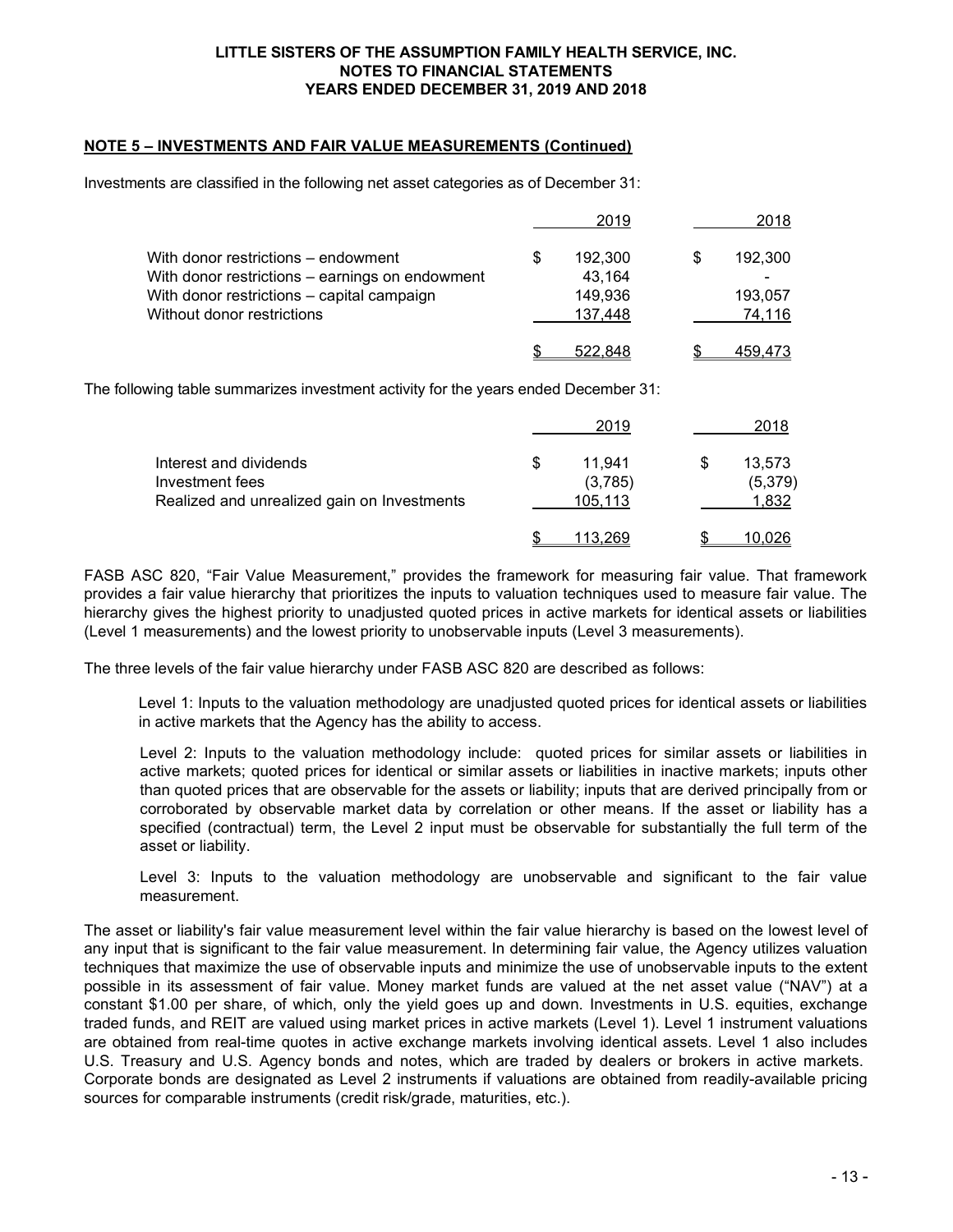### NOTE 5 – INVESTMENTS AND FAIR VALUE MEASUREMENTS (Continued)

The Agency's policy is to recognize transfers into and out of Levels as of the date of the transaction or change in circumstances that caused the transfer. For the years ended December 31, 2019 and 2018, there were no transfers in or out of levels 1, 2 or 3.

Financial assets carried at fair value at December 31, 2019 are classified in the table in two of the three levels as follows: Level 1 Level 2 Total

|                                           |    | Lever 1 | Level Z |   | i otal  |
|-------------------------------------------|----|---------|---------|---|---------|
| <b>ASSETS CARRIED AT FAIR VALUE</b>       |    |         |         |   |         |
| Investments:                              |    |         |         |   |         |
| Money Market Funds                        | \$ | 43.581  | \$      | S | 43,581  |
| U.S. Equities                             |    | 365,625 |         |   | 365,625 |
| U.S. Treasury Bonds and Notes             |    | 65,050  |         |   | 65,050  |
| Corporate Bonds                           |    |         | 23,828  |   | 23,828  |
| <b>Exchange Traded Funds</b>              |    | 14,800  |         |   | 14,800  |
| <b>REIT</b>                               |    | 9,964   |         |   | 9,964   |
|                                           |    |         |         |   |         |
| <b>TOTAL ASSETS CARRIED AT FAIR VALUE</b> | S  | 499.020 | 23,828  |   | 522,848 |

Financial assets carried at fair value at December 31, 2018 are classified in the table in two of the three levels as follows:

|                                           | Level 1      | Level 2 |   | Total   |
|-------------------------------------------|--------------|---------|---|---------|
| <b>ASSETS CARRIED AT FAIR VALUE</b>       |              |         |   |         |
| Investments:                              |              |         |   |         |
| <b>Money Market Funds</b>                 | \$<br>47.807 | \$      | S | 47,807  |
| U.S. Equities                             | 299,044      |         |   | 299,044 |
| U.S. Treasury Bonds and Notes             | 65.875       |         |   | 65,875  |
| Corporate Bonds                           |              | 23.562  |   | 23,562  |
| <b>Exchange Traded Funds</b>              | 14,035       |         |   | 14,035  |
| <b>REIT</b>                               | 9,150        |         |   | 9,150   |
| <b>TOTAL ASSETS CARRIED AT FAIR VALUE</b> | 435.911      | 23.562  |   | 459.473 |

#### NOTE 6 – PROPERTY AND EQUIPMENT

Property and equipment consists of the following as of December 31:

| ,, and equipment concided or the renoming as or Becomport on t | 2019                                            | 2018                                            | Estimated<br>Useful Lives         |
|----------------------------------------------------------------|-------------------------------------------------|-------------------------------------------------|-----------------------------------|
| Land<br><b>Building</b><br>Furniture and equipment<br>Vehicles | \$<br>572,119<br>5,384,692<br>470,764<br>42,705 | \$<br>572,119<br>5,384,692<br>470,764<br>42,705 | 20 years<br>5-20 years<br>5 years |
| Total cost                                                     | 6,470,280                                       | 6,470,280                                       |                                   |
| Less: accumulated depreciation                                 | (2,666,473)                                     | (2,507,745)                                     |                                   |
| Net book value                                                 | \$<br>3,803,807                                 | 3,962,535                                       |                                   |

Depreciation expense amounted to \$158,728 and \$166,868 for the years ended December 31, 2019 and 2018, respectively.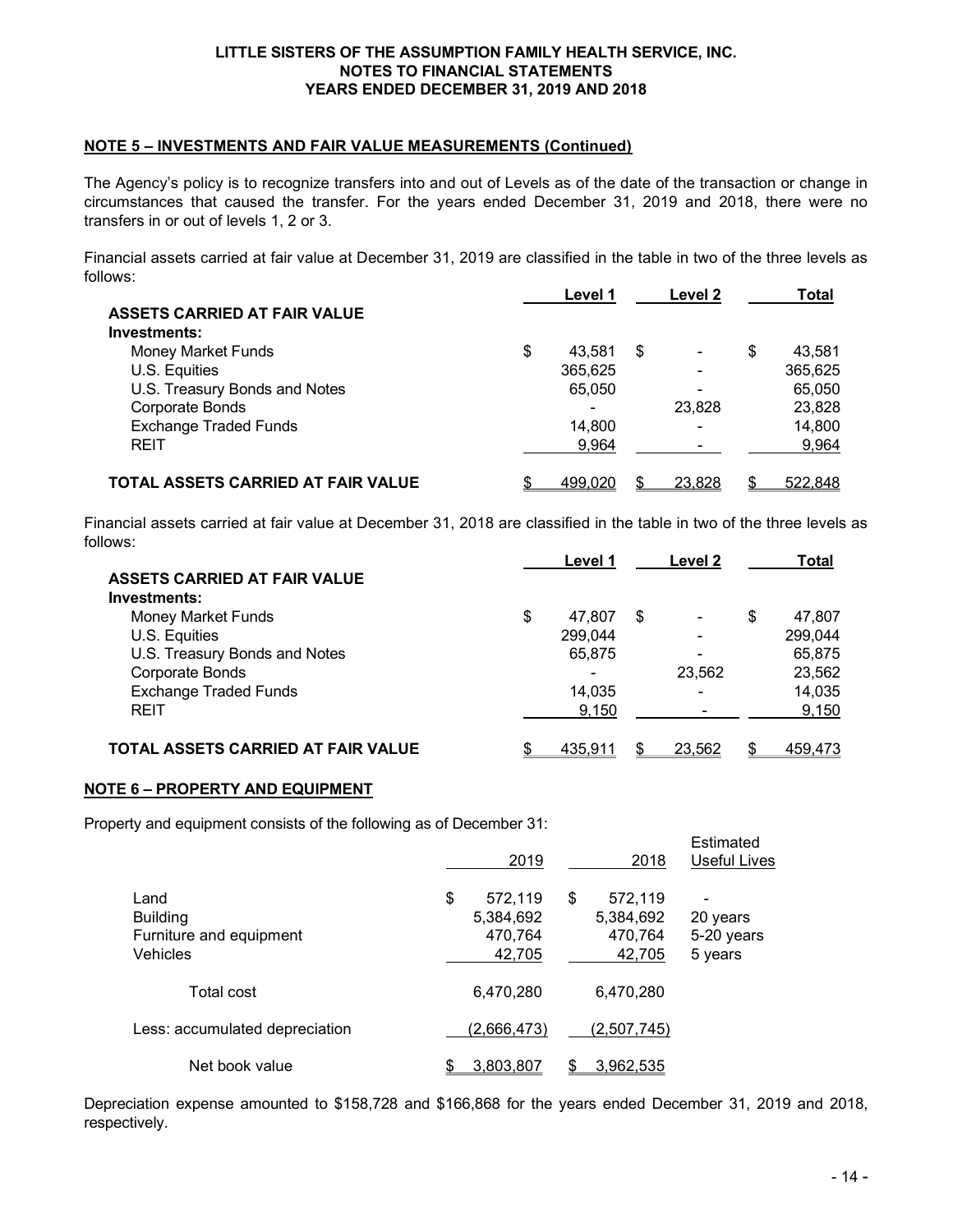## NOTE 7 – RECEIVABLES FROM THIRD PARTY PAYORS, NET

The Agency provides credit without collateral to its patients and clients, most of whom are local residents and are insured under third-party payor agreements. As of December 31, receivables from third-party payors were as follows:

|                                       | 2019         | 2018         |
|---------------------------------------|--------------|--------------|
| Medicaid                              | \$<br>13,725 | 31,511<br>\$ |
| Medicare                              | 96,270       | 36,831       |
| Other                                 | 24,297       | 37,571       |
|                                       | 134,292      | 105,913      |
| Less: allowance for doubtful accounts | (67, 933)    | (42,892)     |
|                                       | 66,359<br>\$ | 63,021       |

## NOTE 8 – COMMITMENTS AND CONTINGENCIES

A. The Agency leases equipment under operating leases. Future minimum payments due under the leases for the years after December 31, 2019 are as follows:

| 2020 | S | 16,796 |
|------|---|--------|
| 2021 |   | 16.606 |
| 2022 |   | 33.402 |

Rental expense for equipment leases charged to operations for 2019 and 2018 was \$15,888 and \$14,771, respectively, and is included in equipment leases and repairs on the accompanying statements of functional expenses.

B. The Agency believes it has no uncertain tax positions as of December 31, 2019 and 2018 in accordance with Accounting Standards Codification ("ASC") Topic 740 "Income Taxes", which provides standards for establishing and classifying any tax provisions for uncertain tax positions.

## NOTE 9 – NET SERVICE REVENUE

Revenue from third-party payors for the years ended December 31 was as follows:

|          | 2019          |    | 2018    |
|----------|---------------|----|---------|
| Medicaid | \$<br>16,366  | \$ | 26,957  |
| Medicare | 102,631       |    | 36,831  |
| Other    | 37,831        |    | 64,809  |
|          | \$<br>156,828 | S  | 128,597 |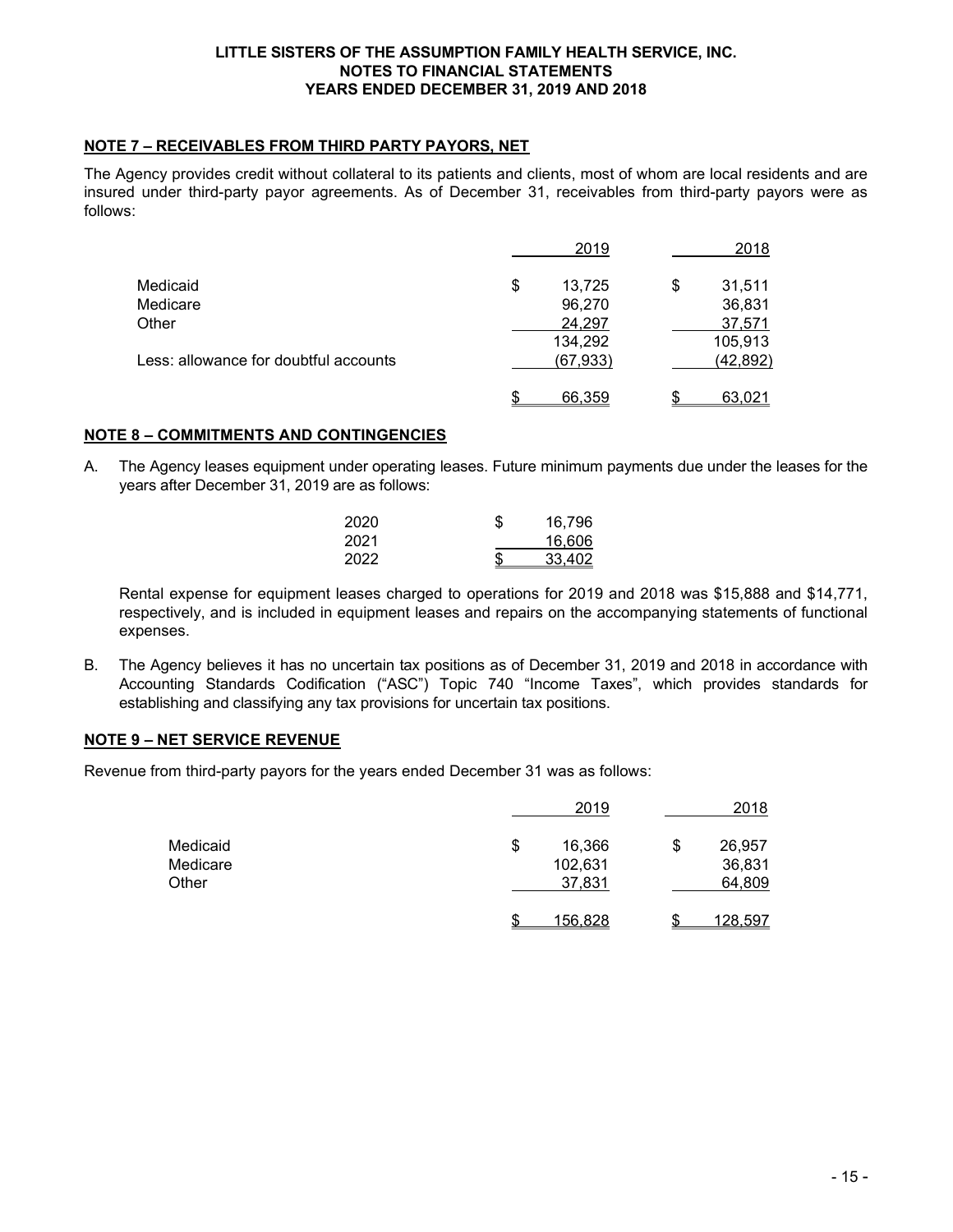## NOTE 10 – NET ASSETS WITH DONOR RESTRICTIONS

Net assets were released from restrictions during the years ended December 31 by incurring expenses or the passage of time, thus satisfying the restricted purpose are as follows:

|                                      | 2019          | 2018          |
|--------------------------------------|---------------|---------------|
| Asthma and Environment               | \$<br>151,110 | \$<br>146,266 |
| Home Health Agency:                  |               |               |
| <b>Maternity Outreach</b>            | 233,803       | 87,233        |
| Early Childhood:                     |               |               |
| Home Based Socialization             | 452,527       | 474,217       |
| Advocacy                             | 28,020        | 3,487         |
| Administrative and Development       | 44,504        | 23,318        |
| Appropriated earnings from endowment |               | 3,379         |
| Capital Campaign (Note 2G)           | 43,121        |               |
| Total                                | \$<br>953.085 | \$<br>737.900 |

Net assets with donor restrictions are available for the following as of December 31:

|                                                    | 2019        | 2018        |
|----------------------------------------------------|-------------|-------------|
| Subject to expenditures for the specified purpose: |             |             |
| Home Health Agency                                 |             |             |
| <b>General Nursing</b>                             | \$<br>5,346 | \$<br>5,346 |
| Maternity Outreach                                 | 62,488      | 73,790      |
| Early Childhood:                                   |             |             |
| Home Based Socialization                           | 360,570     | 258,231     |
| Asthma and Environment                             | 142,478     | 115,588     |
| Advocacy                                           | 31,289      | 16,316      |
| Administrative and Development                     | 84,554      | 129,057     |
| Capital Campaign (Note 2G)                         | 149,936     | 193,057     |
| Unappropriated earnings from endowment             | 43,164      |             |
| Endowment principal held in perpetuity:            |             |             |
| The Doyle Endowment                                | 100,000     | 100,000     |
| The McInerney Endowment                            | 92,300      | 92,300      |
| <b>Ensuring our Future Campaign Endowments</b>     | 1,022,500   | 1,022,500   |
| Total                                              | 2.094.625   | 2,006,185   |

The Agency recognizes that New York State adopted as law the New York Prudent Management of Institutional Funds Act ("NYPMIFA") on September 17, 2010. NYPMIFA replaced the prior law, which was the Uniform Management of Institutional Funds Act ("UMIFA"). In addition, NYPMIFA created a rebuttable presumption of imprudence if an organization appropriates more than 7 percent of a donor-restricted permanent endowment fund's fair value (averaged over a period of not less than the preceding five years) in any year. Any unappropriated earnings that would otherwise be considered without donor restriction by the donor will be reflected as net assets with donor restrictions until appropriated.

The Agency's Board has interpreted NYPMIFA as allowing the Agency to appropriate for expenditure or accumulate so much of an endowment fund as the Agency determines is prudent for the uses, benefits, purposes and duration for which the endowment fund was established, subject to the intent of the donor as expressed in the gift instrument. Unless stated otherwise, the assets in a donor-restricted endowment fund shall be donor-restricted assets until appropriated for expenditure by the Board.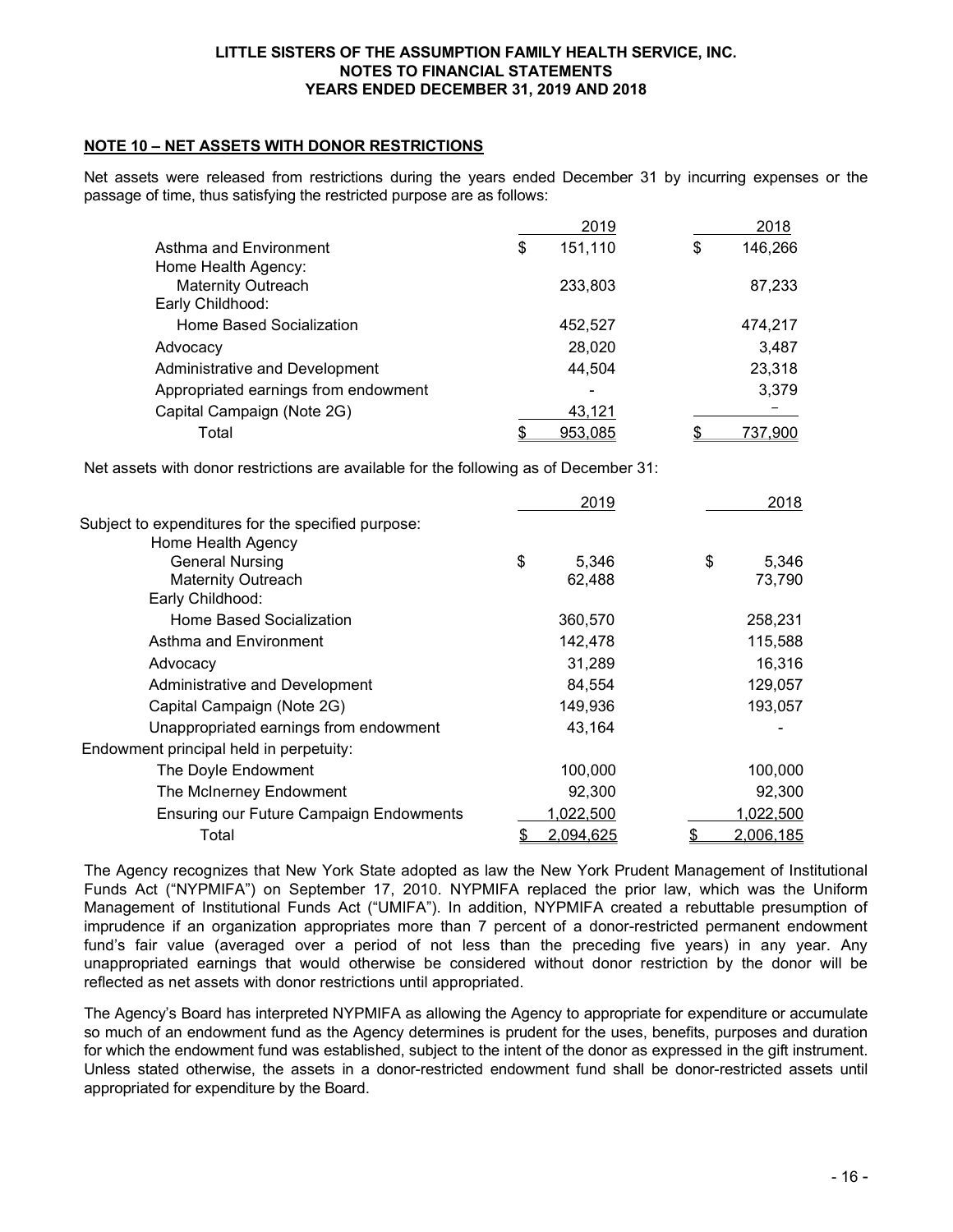### NOTE 10 – NET ASSETS WITH DONOR RESTRICTIONS (Continued)

From time to time, the fair value of assets associated with individual donor-restricted endowment funds may fall below the level that the donor requires the Agency to retain as a fund of perpetual duration. Deficiencies of this nature are reported in net assets with donor restriction.

In accordance with U.S. GAAP, organizations are required to disclose any deterioration of the fair value of assets associated with donor restricted funds that fall below the level the donor requires the Agency to retain in perpetuity. The deficiencies may result from unfavorable market fluctuations that occurred in the economy as a whole that may have affected the donor restricted fund where the fair value of the donor restricted fund fell below the amount that is required to be retained in perpetuity. As of December 31, 2019 and 2018, the Agency had not incurred a deficiency in its donor-restricted endowment funds.

The Agency's endowment investment policy is to invest primarily in a mix of equities and fixed-income securities based on an asset allocation to satisfy its overall endowment financial and investment objectives, such as to preserve the principal, protect against inflation, receive stable returns and achieve long-term growth. The Agency relies on a total return strategy in which investment returns are achieved through both capital appreciation (realized and unrealized) and current yield (interest and dividends).

Changes in endowment net assets consisted of the following for year ended December 31, 2019:

|                                                                                     | Endowment<br>Earnings | Endowment<br>principal<br>held in<br>Perpetuity |                  |
|-------------------------------------------------------------------------------------|-----------------------|-------------------------------------------------|------------------|
| Endowment net assets, beginning of year                                             | \$                    | \$1,214,800                                     | \$1,214,800      |
| Investment activity:<br>Unrealized gain on investments<br>Total investment activity | 43,164<br>43,164      |                                                 | 43,164<br>43,164 |
| Earnings appropriated for expenditure                                               |                       |                                                 |                  |
| Endowment net assets, end of year                                                   | 43,164                | 1.214.800                                       | .257,964         |

Changes in endowment net assets consisted of the following for year ended December 31, 2018:

|                                         | Endowment<br>Earnings | Endowment<br>principal<br>held in<br>Perpetuity | Total<br>Endowment<br>Investments |
|-----------------------------------------|-----------------------|-------------------------------------------------|-----------------------------------|
| Endowment net assets, beginning of year | \$                    | 192.300<br>S                                    | 192,300                           |
| Additions<br>Investment activity:       |                       | 1,022,500                                       | 1,022,500                         |
| Unrealized gain on investments          | 3,379                 |                                                 | 3,379                             |
| Total investment activity               | 3,379                 |                                                 | 3,379                             |
| Earnings appropriated for expenditure   | (3,379)               |                                                 | (3,379)                           |
| Endowment net assets, end of year       |                       | 1.214.800                                       | <u>214,800</u> .                  |

Endowment net assets are included with investments on the accompanying statements of financial position as of December 31, 2019 and 2018.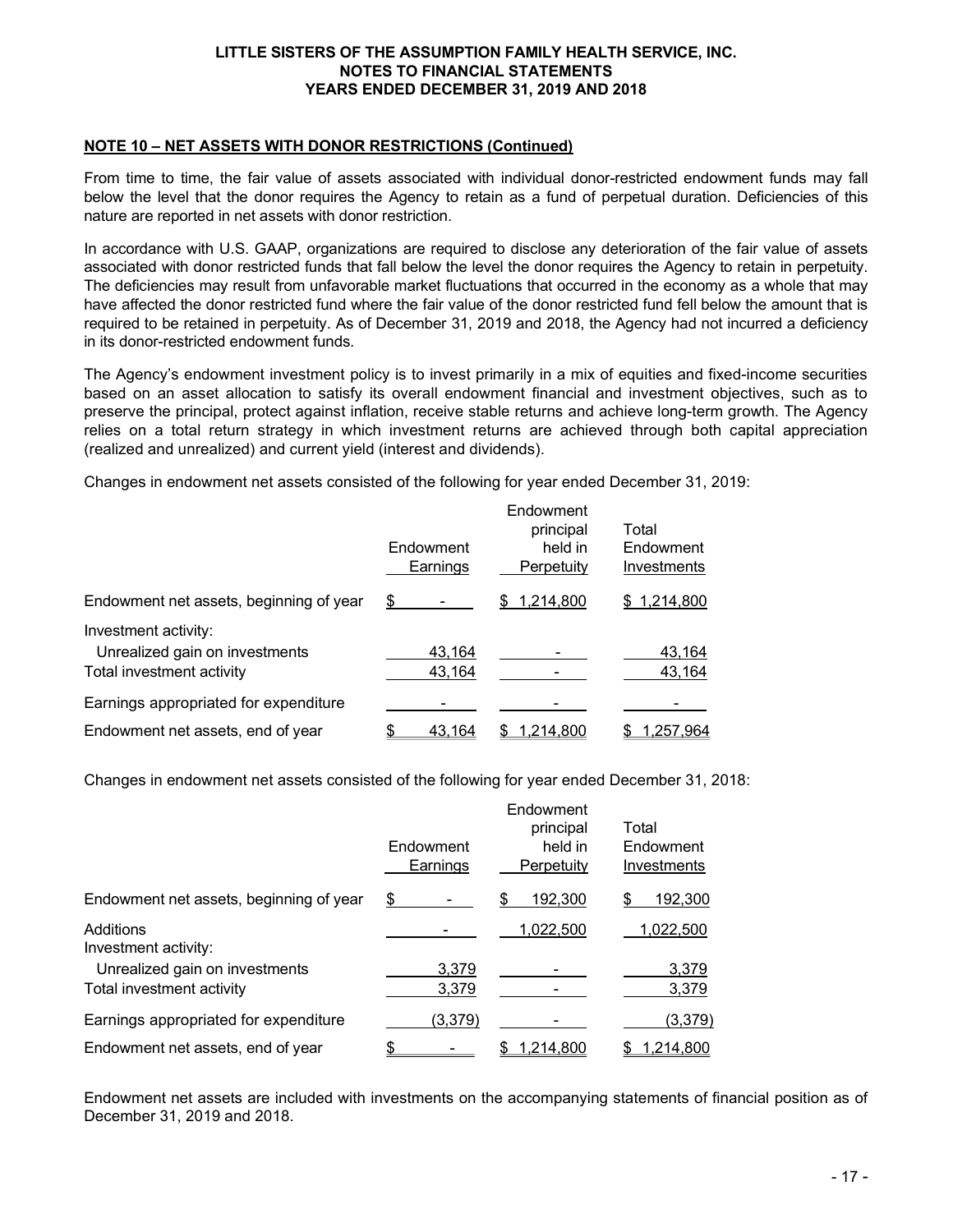### NOTE 11 – PENSION PLAN

The Agency has established a tax deferred annuity plan (the "Annuity Plan") under Section 403(b) of the Code and a defined contribution plan (the "Plan") under Section 401(a) of the Code, for its employees. All employees, excluding religious personnel, are eligible to participate. Under the Plan, the Agency contributed 5% of the eligible salaries into the Plan, annually. Effective April 1, 2012, the Agency amended the Plan and no longer contributes a percentage of eligible salaries. An employee becomes eligible to participate in the Plan at the beginning of the completion of the first year of continuous service, and becomes fully vested after three years. The Agency did not make contributions to the Plan in the years ended December 31, 2019 and 2018. Under the Annuity Plan, an employee becomes eligible at any time the employee wishes to participate and is fully and immediately vested at that time. The Agency is not required to make contributions to the Annuity Plan.

#### NOTE 12 – CONCENTRATIONS

- A. Cash and cash equivalents that potentially subject the Agency to a concentration of credit risk include cash accounts with one bank that exceed the Federal Deposit Insurance Corporations ("FDIC") insurance limits by approximately \$1,851,000 and \$609,000 as of December 31, 2019 and 2018, respectively. This excess includes outstanding checks. Cash accounts with participating banks are insured up to \$250,000 per depositor.
- B. During the year ended December 31, 2018, the Agency received a multi-year pledge from one donor totaling \$2,050,000 which represented approximately 32% of total revenue for the year ended December 31, 2018. Outstanding pledges receivable from this single donor as of December 31, 2018 represented approximately 26% of total assets as of December 31, 2018.

#### NOTE 13 – SUBSEQUENT EVENTS

Management has evaluated, for potential recognition and disclosure, events subsequent to the date of the statement of financial position through June 12, 2020, the date the financial statements were available to be issued.

In March 2020, the World Health Organization declared the outbreak of a novel coronavirus ("COVID-19") as a pandemic, which continues to spread throughout the United States. The Agency could be materially and adversely affected by the risks, or the public perception of the risks, related to an epidemic, pandemic, outbreak, or other public health crisis, such as the recent outbreak of COVID-19. The ultimate extent of the impact of any epidemic, pandemic or other health crisis on the Agency's mission, financial condition and results of operations will depend on future developments, which are highly uncertain and cannot be predicted, including new information that may emerge concerning the severity of such epidemic, pandemic or other health crisis and actions taken to contain or prevent their further spread, among others. Accordingly, the Agency cannot predict the extent to which its financial condition and results of operations will be affected.

On March 27, 2020, in response to COVID-19, the federal government passed the Coronavirus Aid, Relief, and Economic Stability Act ("CARES Act"). Among many other provisions, to help businesses retain employees, the CARES Act provides relief to qualifying businesses through a program called the Paycheck Protection Program ("PPP"). Participating in the PPP enables the business to obtain a loan from the Small Business Administration sector of the government. The maximum loan amount is equal to the lesser of (a) 2.5 times the entity's average monthly payroll costs, as defined and incurred during the one-year period before the date on which the loan is made; or (b) \$10 million. The term of the loan is two years and bears interest at a fixed rate of 1% per annum. If the proceeds from the loan are used for specified purposes, some or all of the loan can be forgiven, based on how much is spent in the eight week period immediately following funding of the loan times a forgiveness factor that is based on employee headcount and amounts paid to the Agency's employees. The Agency applied for this loan through an SBA authorized lender and received \$554,700 in May 2020.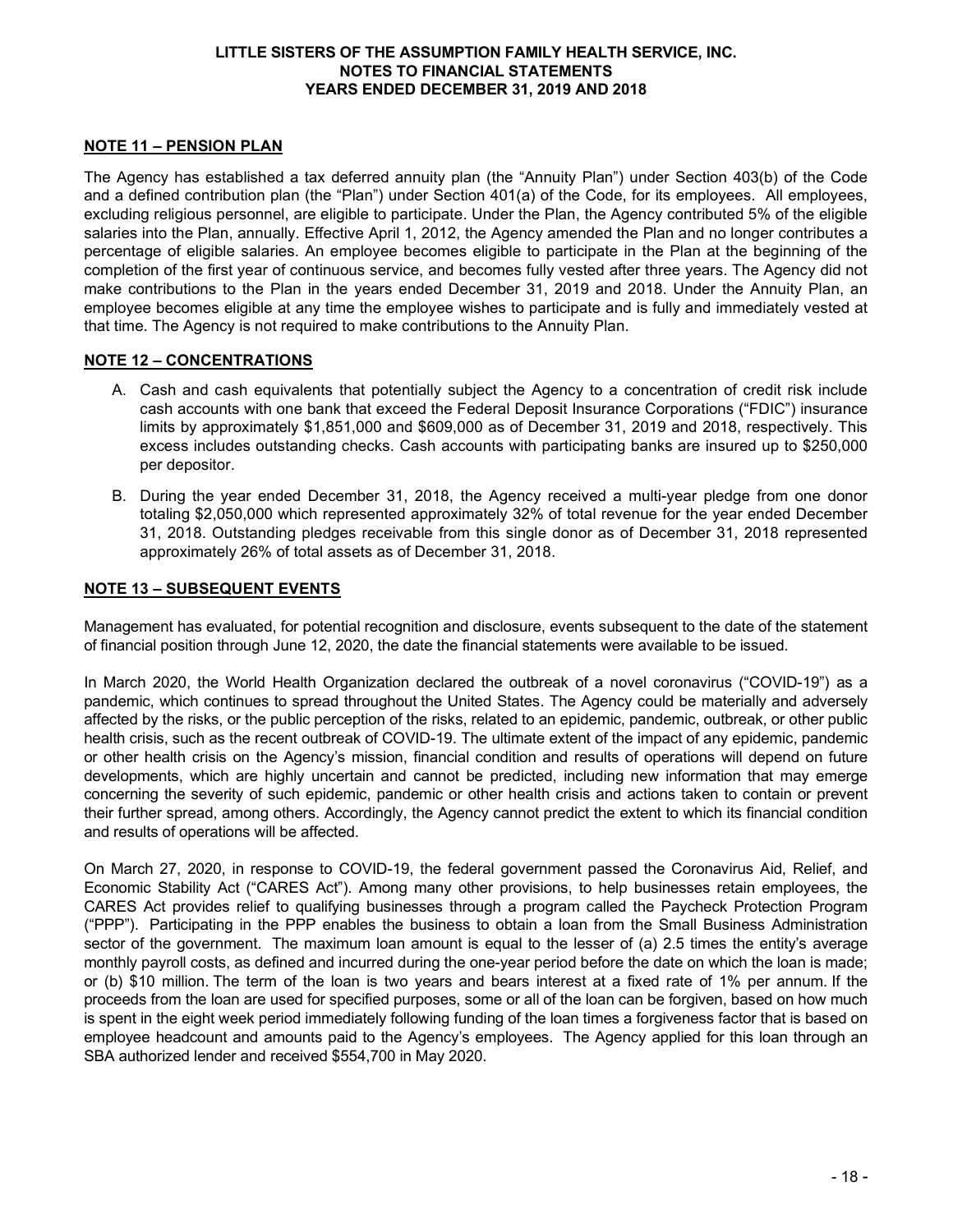#### **LITTLE SISTERS OF THE ASSUMPTION FAMILY HEALTH SERVICE, INC. GENERAL PREVENTIVE PROGRAM BUDGET IDENTIFICATION #CT1068201600000275 STATEMENT OF REVENUES AND EXPENDITURES FOR THE YEAR ENDED JUNE 30, 2019**

|                                                         |    | <b>FINAL</b><br><b>APPROVED</b><br><b>BUDGET</b> |               | <b>AGENCY</b><br><b>ACTUAL</b><br><b>AMOUNTS</b> |      | <b>VARIANCE</b> |    | <b>QUESTIONED</b><br><b>COSTS</b> |
|---------------------------------------------------------|----|--------------------------------------------------|---------------|--------------------------------------------------|------|-----------------|----|-----------------------------------|
| <b>REVENUES:</b>                                        |    |                                                  |               |                                                  |      |                 |    |                                   |
| <b>ACS</b>                                              | \$ | 914,900                                          | $\frac{1}{2}$ | 770,832                                          | - \$ | 144,068         | \$ |                                   |
| <b>EXPENDITURES</b>                                     |    |                                                  |               |                                                  |      |                 |    |                                   |
| PS expenditures:                                        |    |                                                  |               |                                                  |      |                 |    |                                   |
| Salary                                                  |    | 632,927                                          |               | 533,175                                          |      | 99,752          |    |                                   |
| Fringes                                                 |    | 158,041                                          |               | 127,573                                          |      | 30,468          |    |                                   |
| <b>Total PS expenditures</b>                            |    | 790,968                                          |               | 660,748                                          |      | 130,220         |    |                                   |
| <b>OTPS EXPENDITURES</b>                                |    | 40,760                                           |               | 40,009                                           |      | 751             |    |                                   |
| Total OTPS expenditures                                 |    | 40,760                                           |               | 40,009                                           |      | 751             |    |                                   |
| Total PS and OTPS expenditures                          |    | 831,728                                          |               | 700,757                                          |      | 130,971         |    |                                   |
| Administrative overhead                                 |    | 83,172                                           |               | 70,075                                           |      | 13,097          |    |                                   |
| <b>TOTAL EXPENDITURES</b>                               |    | 914,900                                          |               | 770,832                                          |      | 144,068         |    |                                   |
| (Less) Questioned costs<br><b>TOTAL ALLOWABLE COSTS</b> |    | 914,900                                          |               | 770,832                                          |      | 144,068         |    |                                   |
|                                                         |    |                                                  |               |                                                  |      |                 |    |                                   |
| (Deficiency) Excess of Revenue Over Expense             | S. |                                                  |               |                                                  | S    |                 |    |                                   |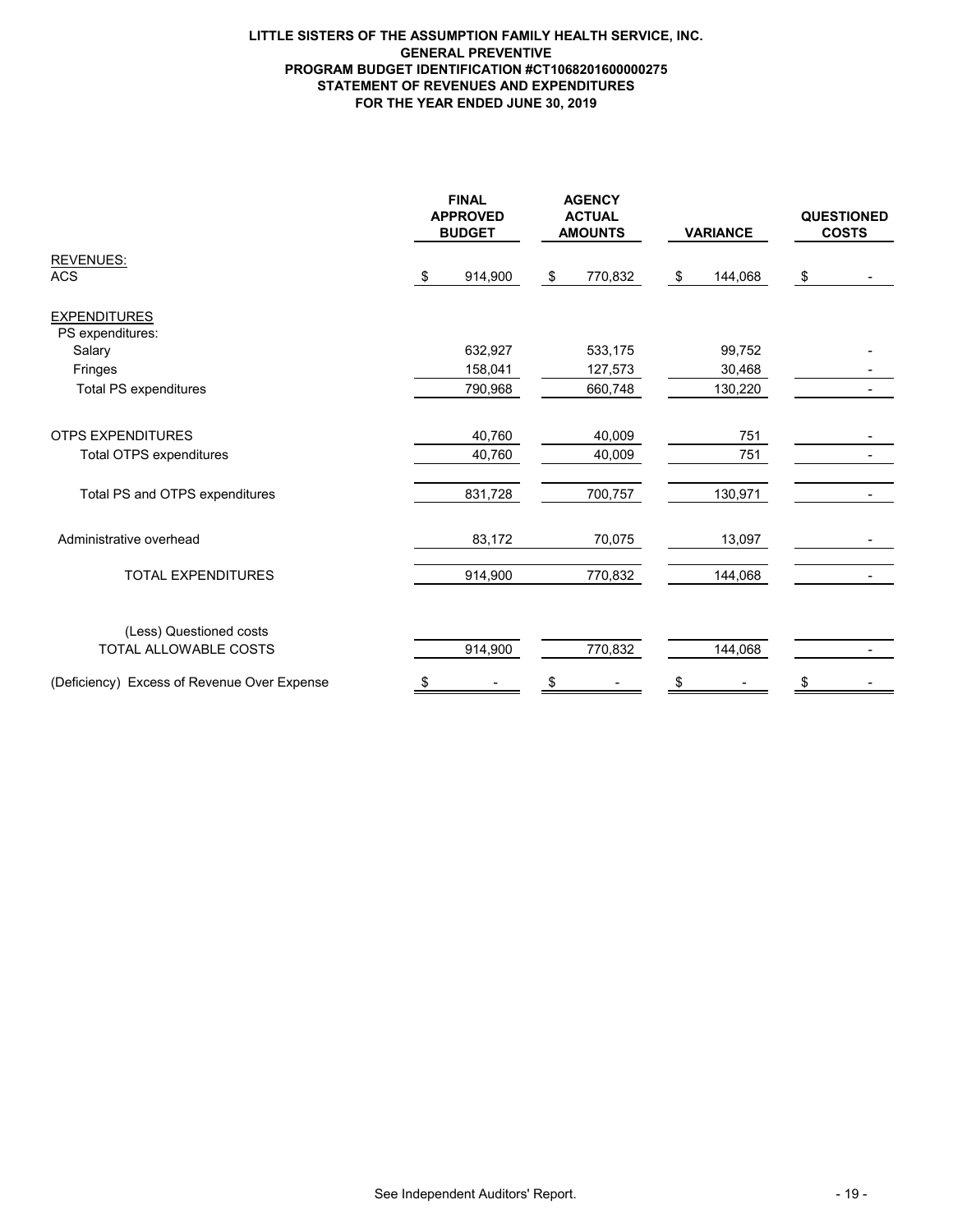#### **LITTLE SISTERS OF THE ASSUMPTION FAMILY HEALTH SERVICE, INC. GENERAL PREVENTIVE PROGRAM BUDGET IDENTIFICATION #CT1068201600000275 SCHEDULE OF SALARIES FOR THE YEAR ENDED JUNE 30, 2019**

| <b>Employee</b> |                                 |            | Original        |                 |              | <b>Total</b>    |               |                     |
|-----------------|---------------------------------|------------|-----------------|-----------------|--------------|-----------------|---------------|---------------------|
| Identification  |                                 |            | <b>Budgeted</b> | <b>Salary</b>   | Career       | <b>Budgeted</b> | <b>Salary</b> |                     |
| Code            | <b>Title</b>                    | <b>FTE</b> | <b>Salary</b>   | <b>Increase</b> | Ladder       | <b>Salaries</b> | Paid          | Variance            |
| 2160294         | Program Director                | 1.00       | 104,373<br>-\$  | 6,060<br>\$     | \$           | 110,433<br>\$   | 100,847<br>\$ | \$<br>9,586         |
| 2160295         | Supervisor                      | 1.00       | 69,578          | 14,882          |              | 84,460          | 76,325        | 8,135               |
| 2162093         | Intake Specialist               | 1.00       | 46,922          | 1,078           |              | 10,690          | 10,690        |                     |
| 2695335         | Intake Specialist               | 1.00       |                 |                 |              | 28,432          | 24,550        | 3,882               |
| 3180006         | Intake Specialist               | 1.00       |                 |                 |              | 6,878           | 6,878         |                     |
| 3180006         | Case Planner                    | 1.00       |                 |                 |              | 10,833          | 10,833        |                     |
| 2695335         | Case Planner                    | 1.00       |                 |                 |              | 7,838           | 7,838         |                     |
| 2599617         | Case Planner                    | 1.00       |                 |                 |              | 2,650           | 2,650         |                     |
| 3001909         | Case Planner                    | 1.00       | 46,922          |                 |              | 18,720          | 14,614        | 4,106               |
| 3130930         | Case Planner                    | 1.00       |                 |                 |              | 9,531           | 9,531         |                     |
| 3207487         | Case Planner                    | 1.00       |                 |                 |              | 5,193           | 5,193         |                     |
| 2580946         | Case Planner                    | 1.00       | 42,656          | 1,023           |              | 43,679          | 43,679        |                     |
| 3237895         | Case Planner                    | 1.00       | 41,616          |                 |              | 18,691          | 3,846         | 14,845              |
| 3130950         | Case Planner                    | 1.00       |                 |                 |              | 12,277          | 12,277        |                     |
| 2997983         | Case Planner                    | 1.00       |                 |                 |              | 14,382          | 14,382        |                     |
| 3207682         | Case Planner                    | 1.00       | 39,535          |                 |              | 17,668          | 10,419        | 7,249               |
| 3222320         | Case Planner                    | 1.00       |                 |                 |              | 6,462           | 6,462         |                     |
| 2695591         | Case Planner                    | 1.00       |                 |                 |              | 45,974          | 9,267         | 36,707              |
| 2541819         | Case Planner                    | 1.00       |                 |                 |              | 2,805           | 2,805         |                     |
| 2599617         | <b>Administrative Assistant</b> | 1.00       | 36,165          | 2,020           |              | 38,185          | 38,185        |                     |
| 2945835         | Case Aide                       | 1.00       | 34,125          |                 |              | 26,125          | 21,187        | 4,938               |
| 3206782         | Case Aide                       | 1.00       |                 |                 |              | 8,000           | 8,000         |                     |
| 2541819         | <b>Conference Facilitators</b>  | 1.00       | 41,576          |                 | 11,445       | 53,021          | 52,164        | 857                 |
| 2695591         | <b>Quality Assurance</b>        | 1.00       |                 |                 |              | 50,000          | 40,553        | 9,447               |
|                 | Training                        | 1.00       | 5,000           |                 |              |                 |               |                     |
| 2695591         | Case Planner to QA/QI           |            |                 |                 | 5,920        |                 |               |                     |
| <b>TOTAL</b>    |                                 | $25.00$ \$ | 508,468         | 25,063<br>\$    | 17,365<br>\$ | 632,927<br>\$   | 533,175<br>\$ | 99,752<br>$\bullet$ |
|                 |                                 |            |                 |                 |              |                 |               |                     |

| <b>Total FTE of Case Planners</b> | 14 |
|-----------------------------------|----|
| <b>Total FTE of Supervisors</b>   |    |
| <b>Supervisory Ratio:</b>         |    |
| Total FTE of QA/QI on staff       |    |
| <b>Total FTE of Case Aids</b>     |    |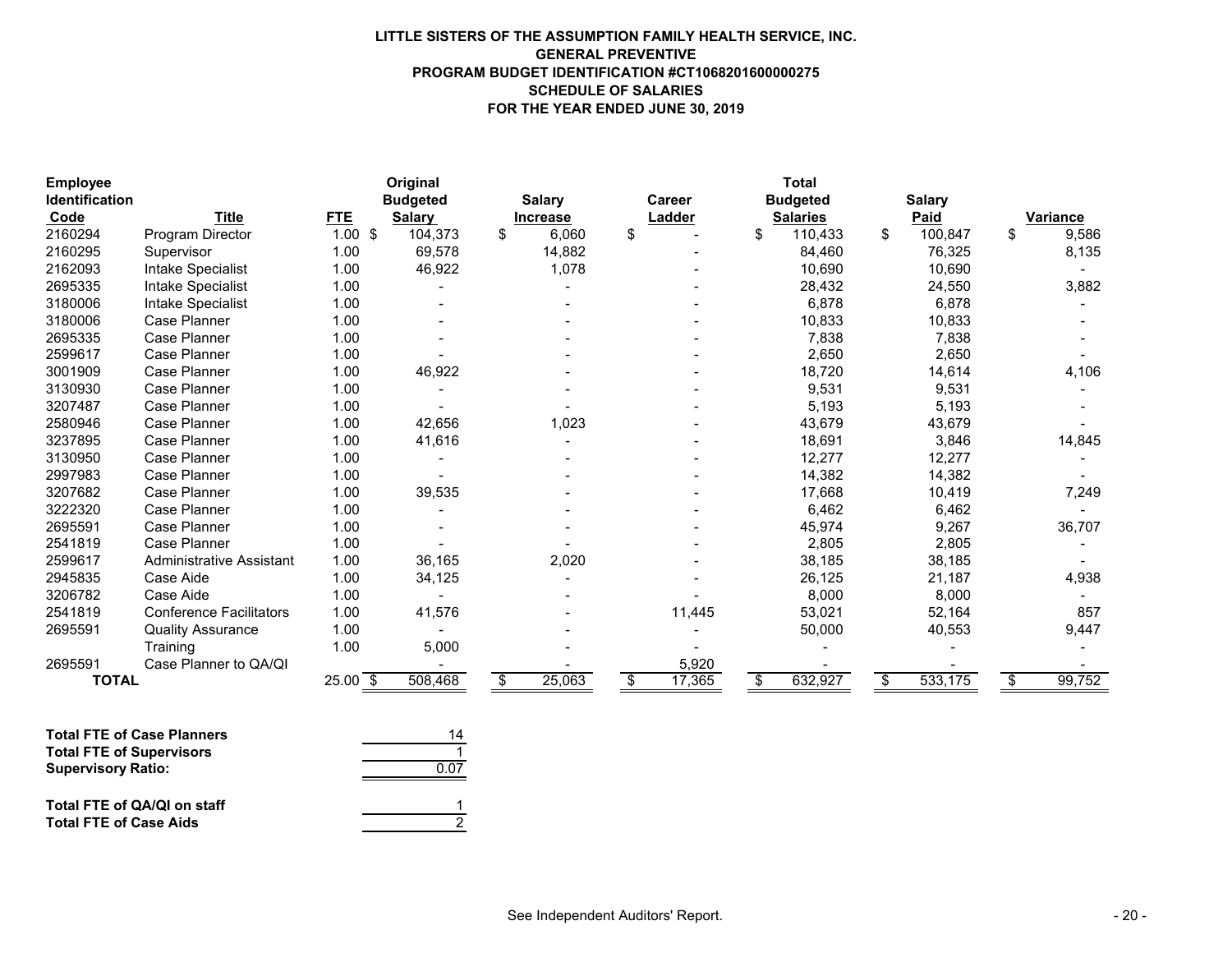## **LITTLE SISTERS OF THE ASSUMPTION FAMILY HEALTH SERVICE, INC. GENERAL PREVENTIVE PROGRAM BUDGET IDENTIFICATION #CT1068201600000275 SCHEDULE OF FRINGE BENEFITS FOR THE YEAR ENDED JUNE 30, 2019**

| <b>Description</b>           | <b>Final Approved</b><br><b>Budgeted</b> | <b>Actual</b>  | <b>Actual Fringe %</b><br>of Total Salary Cost |     | Variance |
|------------------------------|------------------------------------------|----------------|------------------------------------------------|-----|----------|
| <b>FICA</b>                  | \$<br>49,299                             | \$<br>40,788   | 8%                                             | \$  | 8,511    |
| Health                       | 45,544                                   | 38,720         | 7%                                             |     | 6,824    |
| <b>Workers' Compensation</b> | 12,889                                   | 5,132          | 1%                                             |     | 7,757    |
| Unemployment                 | 12,889                                   | 9,803          | 2%                                             |     | 3,086    |
| Retirement/Pension           | 4,290                                    | $\blacksquare$ | 0%                                             |     | 4,290    |
| Other                        | 33,130                                   | 33,130         | 6%                                             |     | ۰        |
| TOTAL \$                     | 158.041                                  | \$<br>127,573  | 24%                                            | \$. | 30,468   |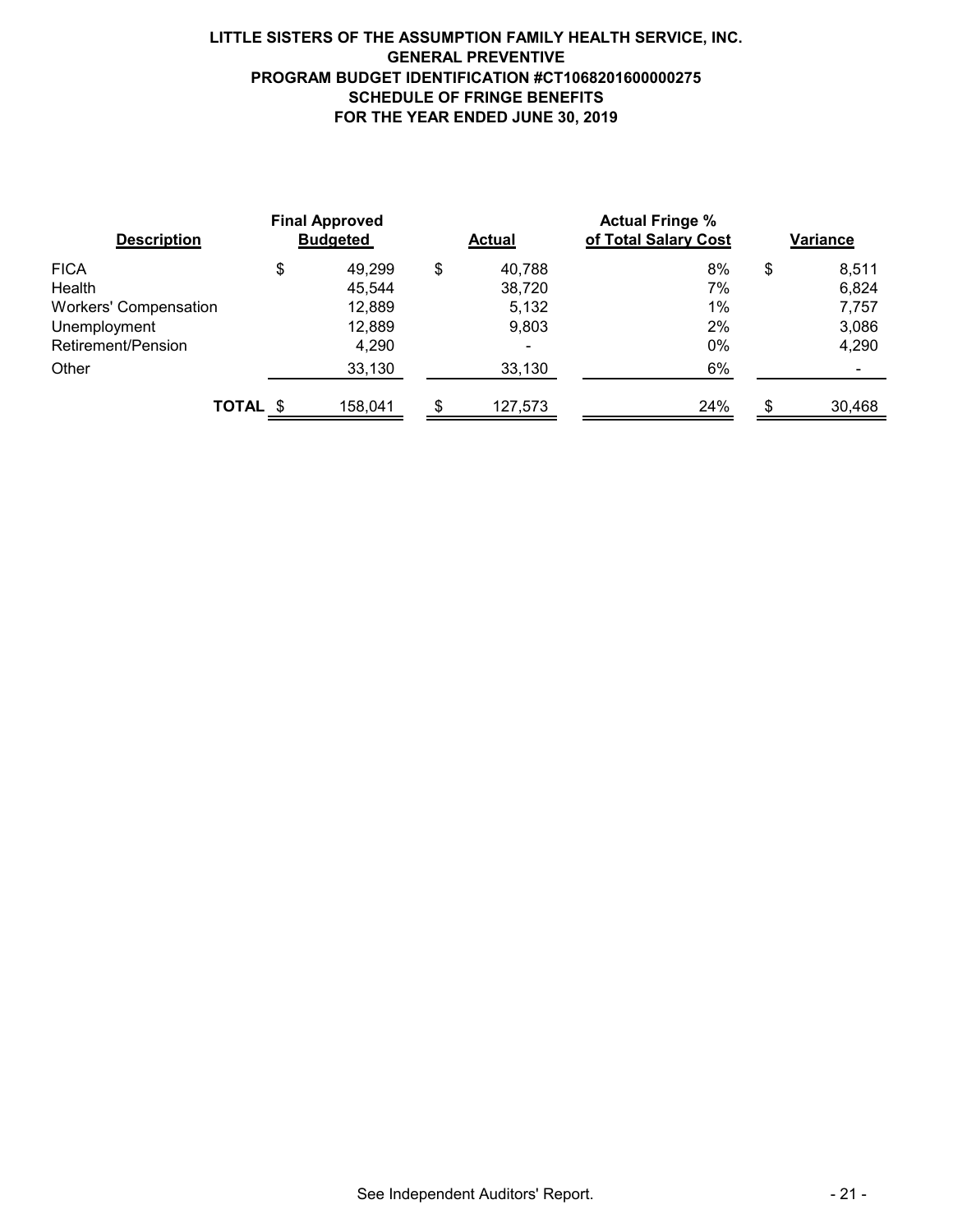#### **LITTLE SISTERS OF THE ASSUMPTION FAMILY HEALTH SERVICE, INC. GENERAL PREVENTIVE PROGRAM BUDGET IDENTIFICATION #CT1068201600000275 SCHEDULE OF FIXED ASSETS INVENTORY FOR THE YEAR ENDED JUNE 30, 2019**

**Schedule of Furniture and Equipment Inventory June 30, 2019**

#### **Current Year Purchases purchased between 7/1/18 and 6/30/19:**

| <b>Description</b>                   | Quantity Serial # or Asset Tag #   Purchased Condition | Date<br><b>Tor Acquired</b> | Date Sold<br><b>or</b><br><b>Disposed</b> | <b>Total Cost</b> | %<br><b>Allocated</b><br>to the CT | %<br><b>Allocated</b><br>to Other<br>ACS CTs | % Allocated to <b>I</b><br>non-ACS CTs | This CT Cost |
|--------------------------------------|--------------------------------------------------------|-----------------------------|-------------------------------------------|-------------------|------------------------------------|----------------------------------------------|----------------------------------------|--------------|
| Desktop Computer, keyboard and mouse | 137Q9JV2                                               | 4/11/2019 New               |                                           | 562               | 100%                               |                                              |                                        | 562          |
| Desktop Computer, keyboard and mouse | 137QBJV2                                               | 4/11/2019 New               |                                           | 562               | 100%                               |                                              |                                        | 562          |
| Desktop Computer, keyboard and mouse | 137SCJV2                                               | 4/11/2019 New               |                                           | 562               | 100%                               |                                              |                                        | 562          |
| Desktop Computer, keyboard and mouse | 37NBJV2                                                | 4/11/2019 New               |                                           | 562               | 100%                               |                                              |                                        | 562          |
| Desktop Computer, keyboard and mouse | 37VDJV2                                                | 4/11/2019 New               |                                           | 562               | 100%                               |                                              |                                        | 562          |

**Grand Total** \$ 2,810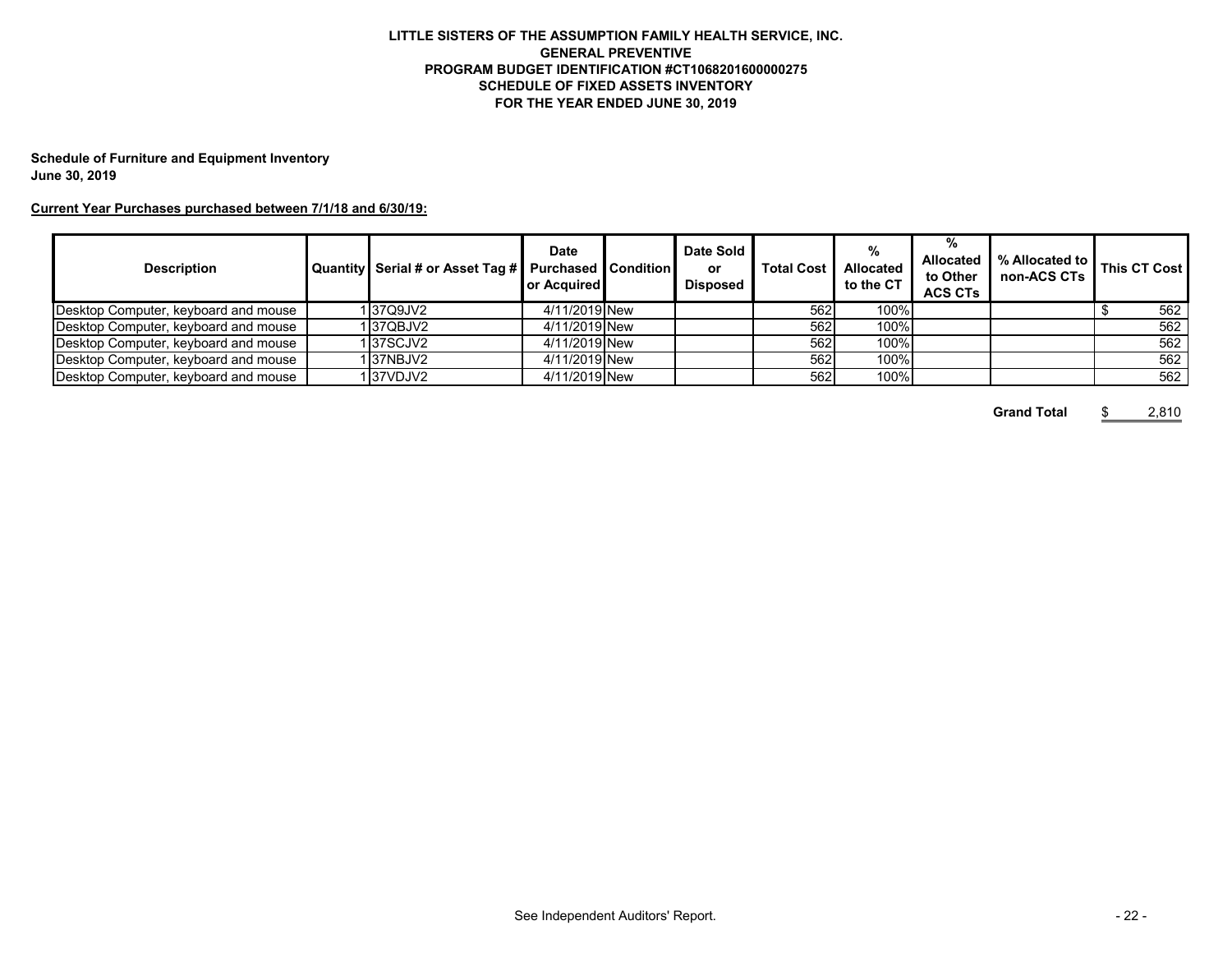## **LITTLE SISTERS OF THE ASSUMPTION FAMILY HEALTH SERVICE, INC. GENERAL PREVENTIVE PROGRAM BUDGET IDENTIFICATION #CT1068201600000275 SCHEDULE OF QUESTIONED COSTS FOR THE YEAR ENDED JUNE 30, 2019**

| <b>Detailed Explanation of Questioned Costs</b>                                                                                                                                                                     | Questioned<br><b>Costs</b> |  |
|---------------------------------------------------------------------------------------------------------------------------------------------------------------------------------------------------------------------|----------------------------|--|
| <b>Budget Line Category</b><br>Please provide a detailed explanation of the questioned costs. Include such items<br>as vendor name, why costs are being questioned and how the questioned costs<br>were determined. | \$                         |  |
| <b>Budget Line Category</b><br>.                                                                                                                                                                                    |                            |  |

**N/A**

**TOTAL QUESTIONED COSTS**